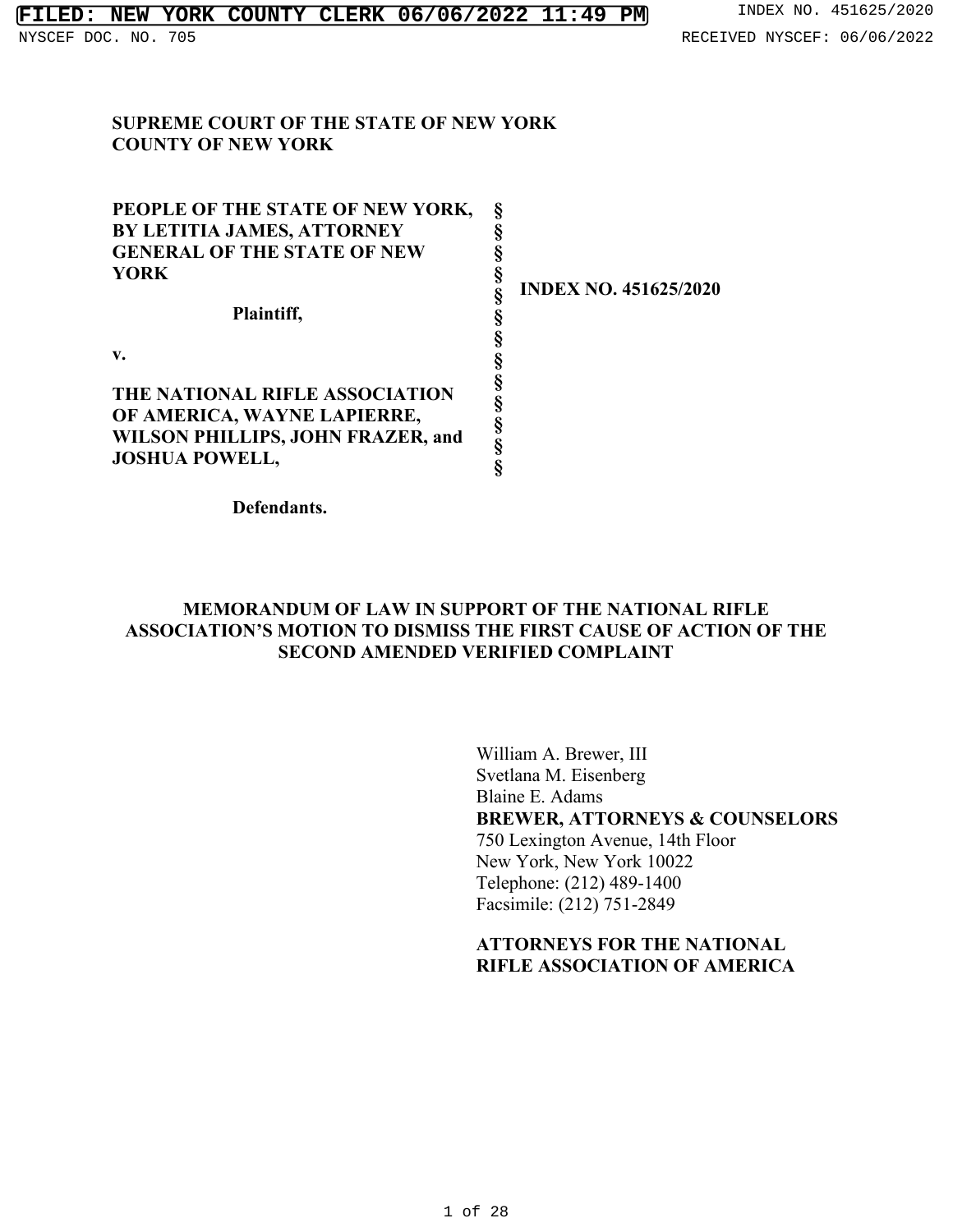## **TABLE OF CONTENTS**

| A.                                                                                                                                                                                        |
|-------------------------------------------------------------------------------------------------------------------------------------------------------------------------------------------|
| <b>B</b> .                                                                                                                                                                                |
| 1.                                                                                                                                                                                        |
| 2.<br>The statute on which the NYAG relies does not authorize the appointment of a                                                                                                        |
| 3.<br>The statute on which the NYAG relies does not permit exercise of her authority over                                                                                                 |
| 4<br>The Court should dismiss the First Cause of Action because the injunctive relief it<br>seeks risks infringing on the NRA's and its members' constitutional rights to free speech. 21 |
|                                                                                                                                                                                           |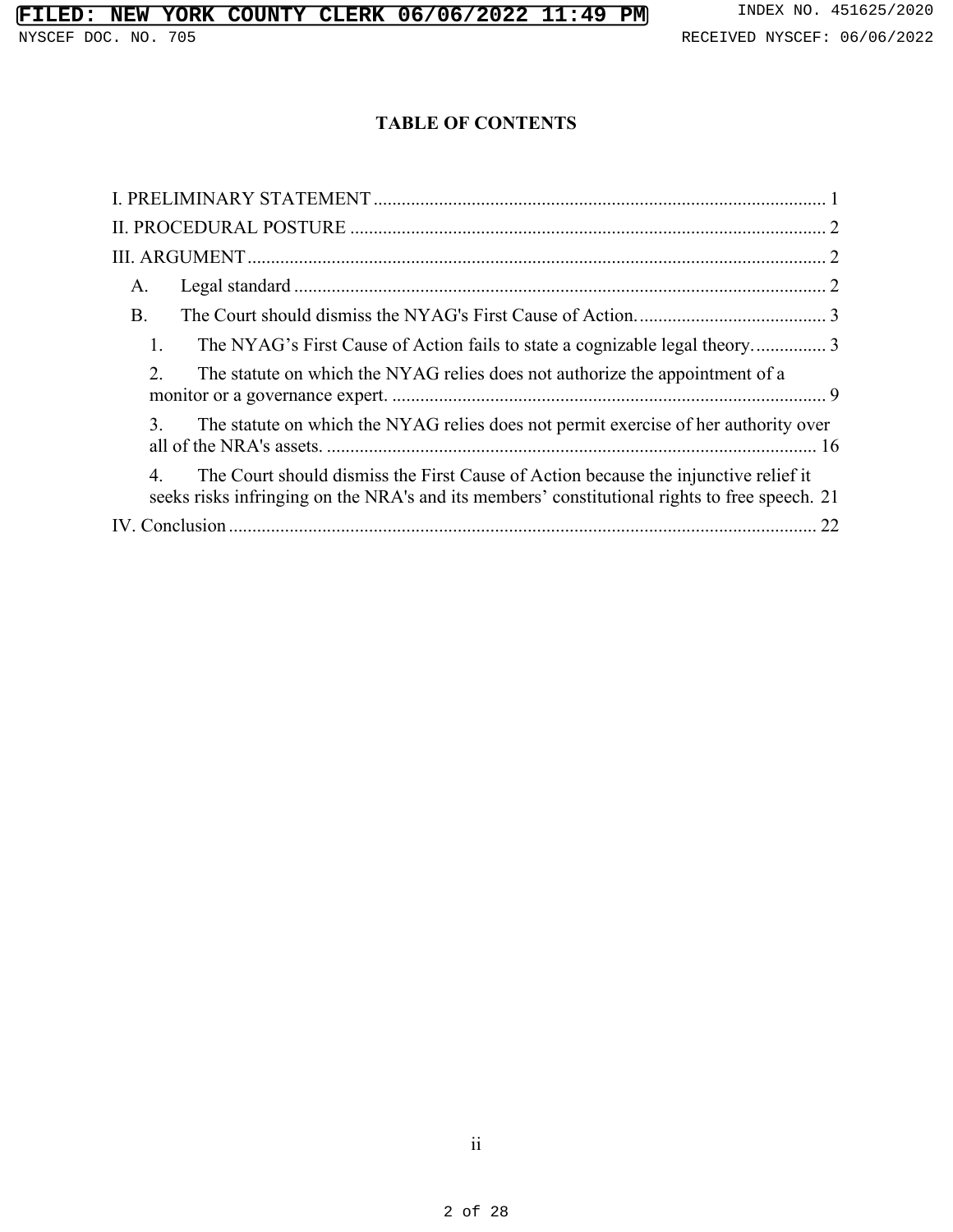## **TABLE OF AUTHORITIES**

### **Federal Cases**

| N.L.R.B. v. SW Gen., Inc.                                                              |  |
|----------------------------------------------------------------------------------------|--|
| The City of New York and the People of New York v. FedEx Ground Package Sys.,<br>Inc., |  |
| <b>State Cases</b>                                                                     |  |
| 511 W. 232nd Owners Corp. v. Jennifer Realty Co.,                                      |  |
| Bank of Columbia v. Att'y Gen.,                                                        |  |
| Connaughton v. Chipotle Mexican Grill, Inc.,                                           |  |
| James v. Goddard,                                                                      |  |
| JFK Holding Co., LLC v. City of New York,                                              |  |
| Kane v. Walsh,                                                                         |  |
| Kleist v. Stern,                                                                       |  |
| Koppell v. Long Island Soc. for Prevention of Cruelty to Child,                        |  |
| Lefkowitz v. Parker,                                                                   |  |
| Leon v. Martinez,                                                                      |  |
| Mazzochetti v. Cassarino,                                                              |  |
|                                                                                        |  |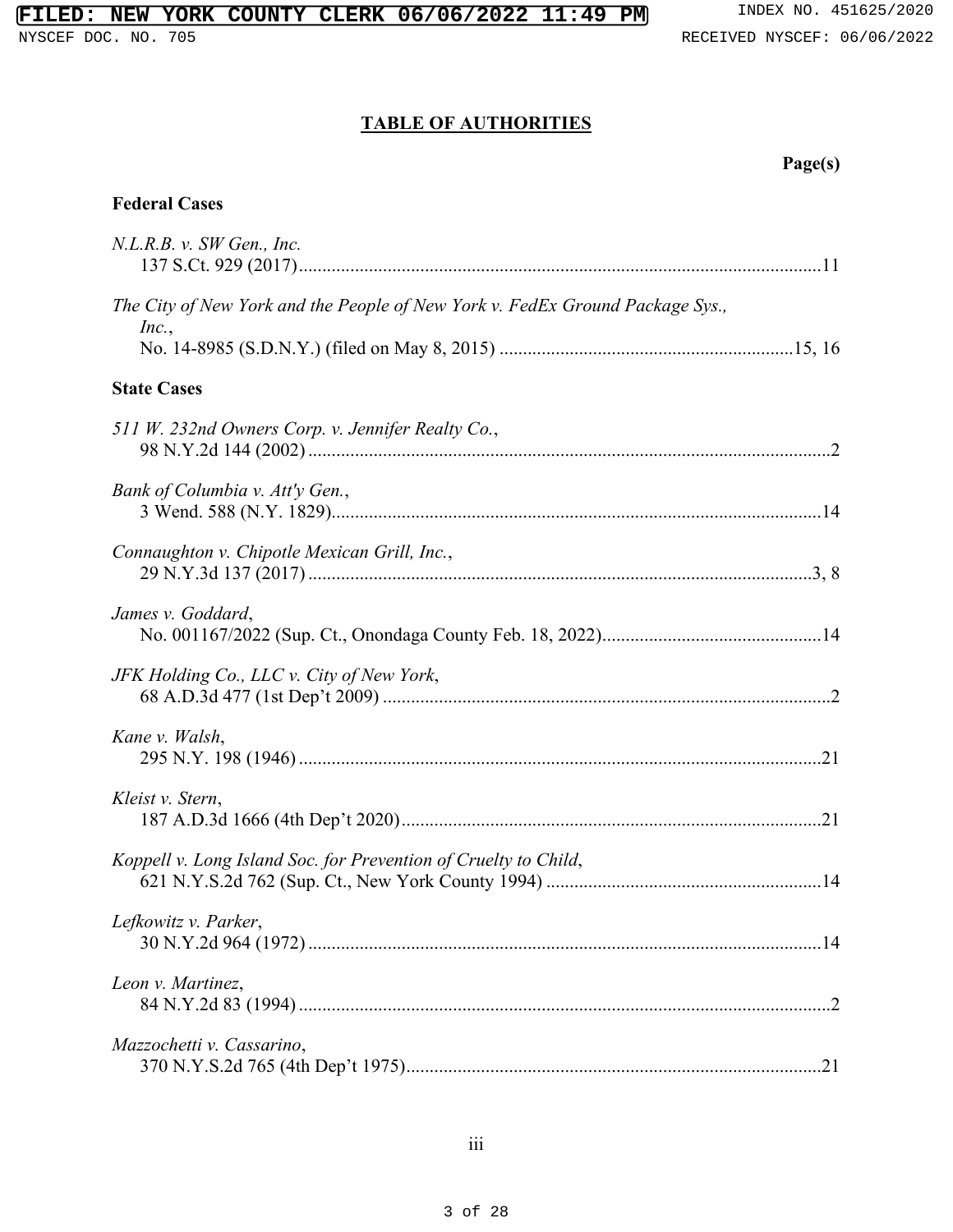# FILED: NEW YORK COUNTY CLERK 06/06/2022 11:49 PM

NYSCEF DOC. NO. 705

| People v. Lower Esopus River Watch, Inc.,                                          |
|------------------------------------------------------------------------------------|
| Richards v. Security Resources,                                                    |
| Schneiderman v. James,                                                             |
| People ex rel. Spitzer v. Grasso,                                                  |
| Sud v. Sud,                                                                        |
| Thaw v. Thaw,                                                                      |
| The People of the State of New York by Letitia James v. Diocese of Buffalo et al., |
| <b>Federal Statutes</b>                                                            |
|                                                                                    |
|                                                                                    |
| <b>State Statutes</b>                                                              |
|                                                                                    |
|                                                                                    |
|                                                                                    |
|                                                                                    |
|                                                                                    |
|                                                                                    |
|                                                                                    |
|                                                                                    |
|                                                                                    |
|                                                                                    |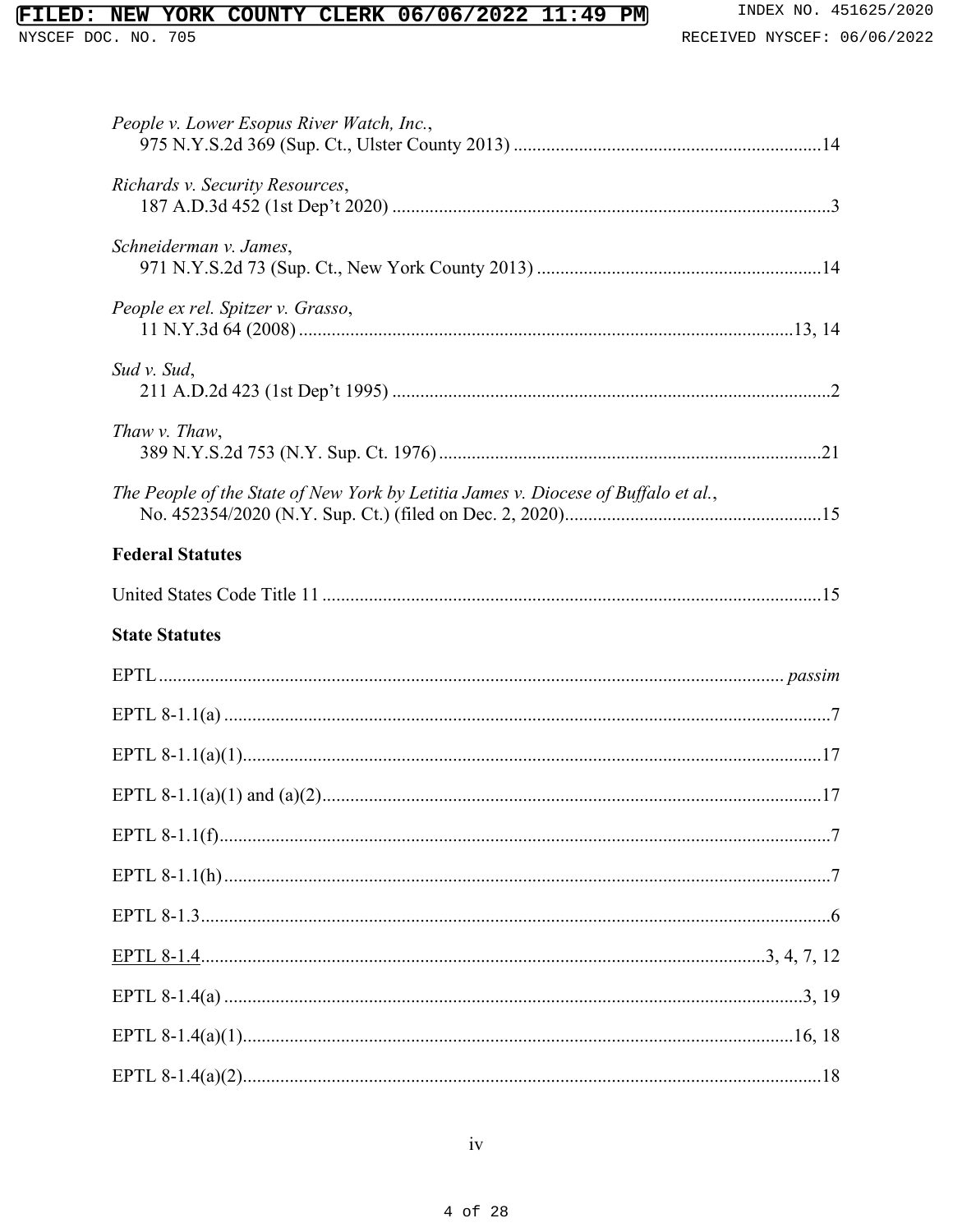## FILED: NEW YORK COUNTY CLERK 06/06/2022 11:49 PM

| 11                 |  |
|--------------------|--|
|                    |  |
| <b>Rules</b>       |  |
|                    |  |
| <b>Regulations</b> |  |
|                    |  |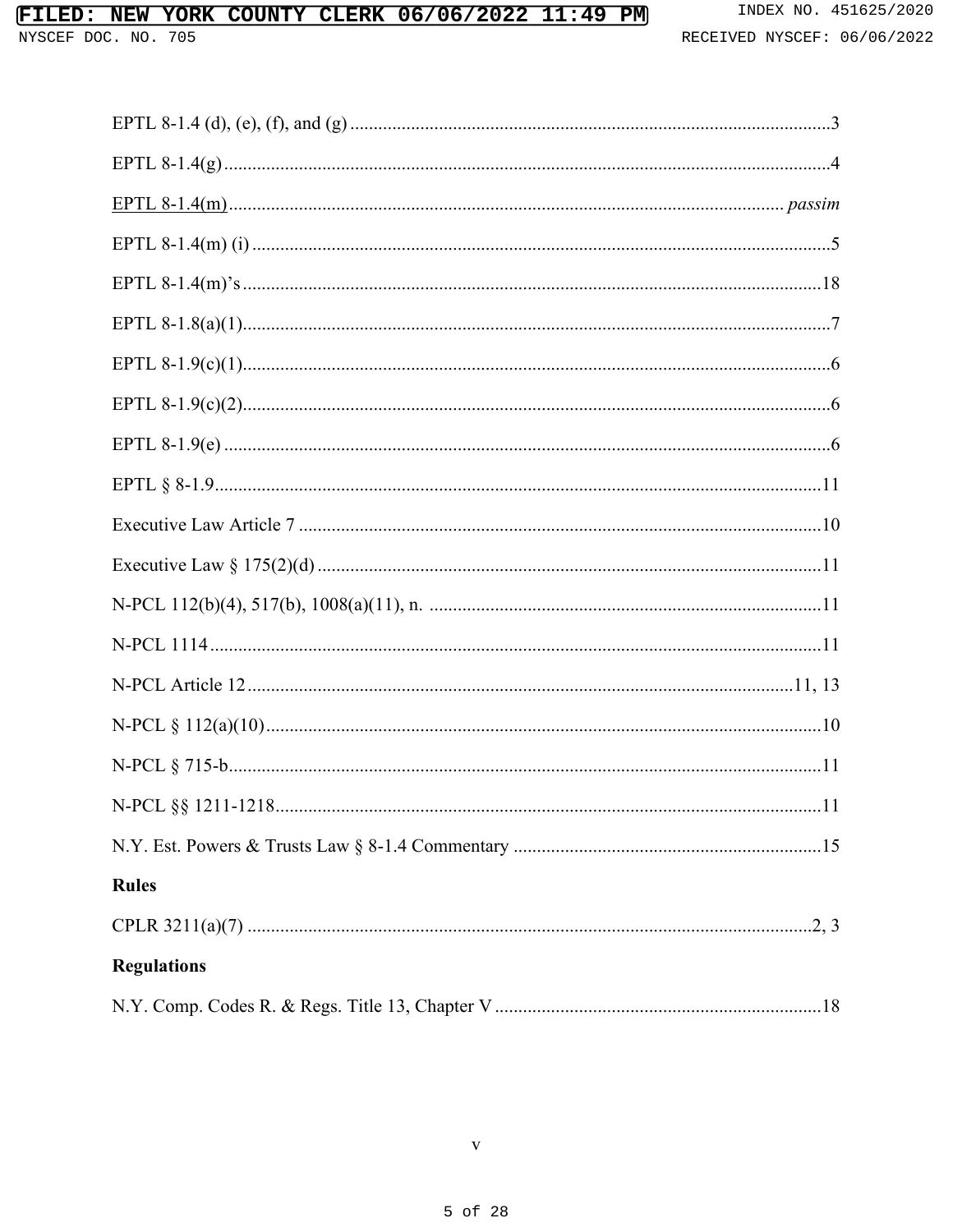#### **I. PRELIMINARY STATEMENT**

<span id="page-5-0"></span>After the Court dismissed, *inter alia*, the NYAG's two dissolution claims, the NYAG amended her complaint but added *no* new factual allegations. Rather, she asserts a new cause of action which seeks the intrusive, unnecessary, and unprecedented appointment of an "independent" compliance monitor to oversee the administration of the NRA, answerable to the NYAG's own office as well as the Court. She also asks the Court to appoint an independent governance expert to advise the Court on "reforms" that are "necessary" at the NRA.

The Court should dismiss the new claim. It is not based on a cognizable legal theory (the NYAG invented a claim out of a statute in which the legislature created none), has no precedent (has not been ordered by any court or even been sought by the NYAG), and disregards a carefully crafted and comprehensive legislative scheme. Further, the statute on which the NYAG relies does not permit her to exercise authority over all of the NRA's assets. Finally, the requested relief would burden the First Amendment rights of the NRA and its millions of members.

This Court has already determined that the NYAG's allegations, if proven, can be "addressed by the targeted, less intrusive relief" sought in the Complaint's surviving, non-dissolution claims.<sup>[1](#page-5-1)</sup> There is no colorable practical need, and no legal basis, for the NYAG to contrive a *de facto* takeover of the NRA to replace her defunct dissolution claims. Rather, the parties should proceed with discovery and trial on the NYAG's previously existing claims, and the new one should be dismissed.

<span id="page-5-1"></span><sup>&</sup>lt;sup>1</sup> Decision + Order on Motion, dated March 2, 2022, NYSCEF No. 611 at 2.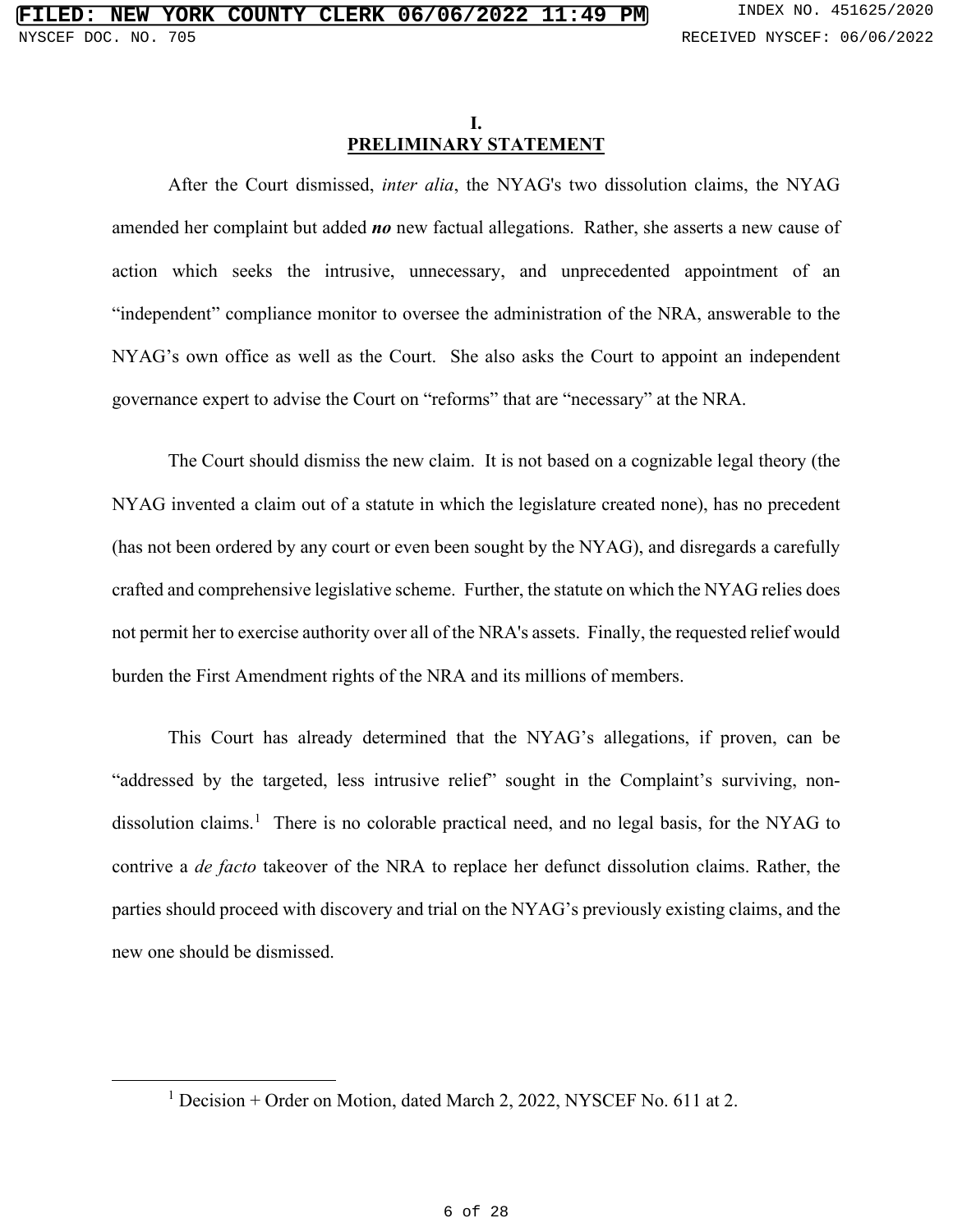#### **II. PROCEDURAL POSTURE**

<span id="page-6-0"></span>On March 2, 2022, the Court dismissed two counts of the then-operative complaint which sought dissolution of the NRA.<sup>[2](#page-6-8)</sup> On May 2, 2022, the NYAG amended her complaint to assert a new claim against the NRA. In the new First Cause of Action against the NRA, the NYAG seeks the appointment of an "independent" compliance monitor and an "independent" governance expert (both reporting to the NYAG as well as the Court), purportedly to secure proper administration of the NRA. Because the new cause of action fails to state a claim and fails in numerous other respects, it should be dismissed.

## <span id="page-6-7"></span><span id="page-6-1"></span>**III. ARGUMENT**

#### <span id="page-6-2"></span>**A. Legal standard**

On a motion to dismiss under CPLR 3211(a)(7), the court must accept "the facts as alleged in the complaint as true, accord plaintiffs the benefit of every possible favorable inference, and determine only whether the facts as alleged fit within any cognizable legal theory."<sup>[3](#page-6-9)</sup> While factual allegations are accorded a favorable inference, this does not follow for allegations that are "bare legal conclusions" or that are "inherently incredible or flatly contradicted by documentary evidence."<sup>[4](#page-6-10)</sup> Such allegations are not sufficient to withstand a motion to dismiss.<sup>[5](#page-6-11)</sup> Dismissal is warranted "if the plaintiff fails to assert facts in support of an element of the claim, or if the factual

<span id="page-6-8"></span><sup>&</sup>lt;sup>2</sup> NYSCEF No. 611 at 2 (dismissing "the [NYAG's] Complaint's boldest claims[, which] target the NRA itself").

<span id="page-6-11"></span><span id="page-6-10"></span><span id="page-6-9"></span><sup>3</sup> *Leon v. Martinez*, 84 N.Y.2d 83, 87–88 (1994); *511 W. 232nd Owners Corp. v. Jennifer Realty Co.*, 98 N.Y.2d 144, 151-52 (2002).

<span id="page-6-6"></span><span id="page-6-5"></span><span id="page-6-3"></span><sup>&</sup>lt;sup>4</sup> *Sud v. Sud*, 211 A.D.2d 423, 424 (1<sup>st</sup> Dep't 1995).

<span id="page-6-4"></span> $5$  *JFK Holding Co., LLC v. City of New York,* 68 A.D.3d 477, 477 ( $1<sup>st</sup>$  Dep't 2009).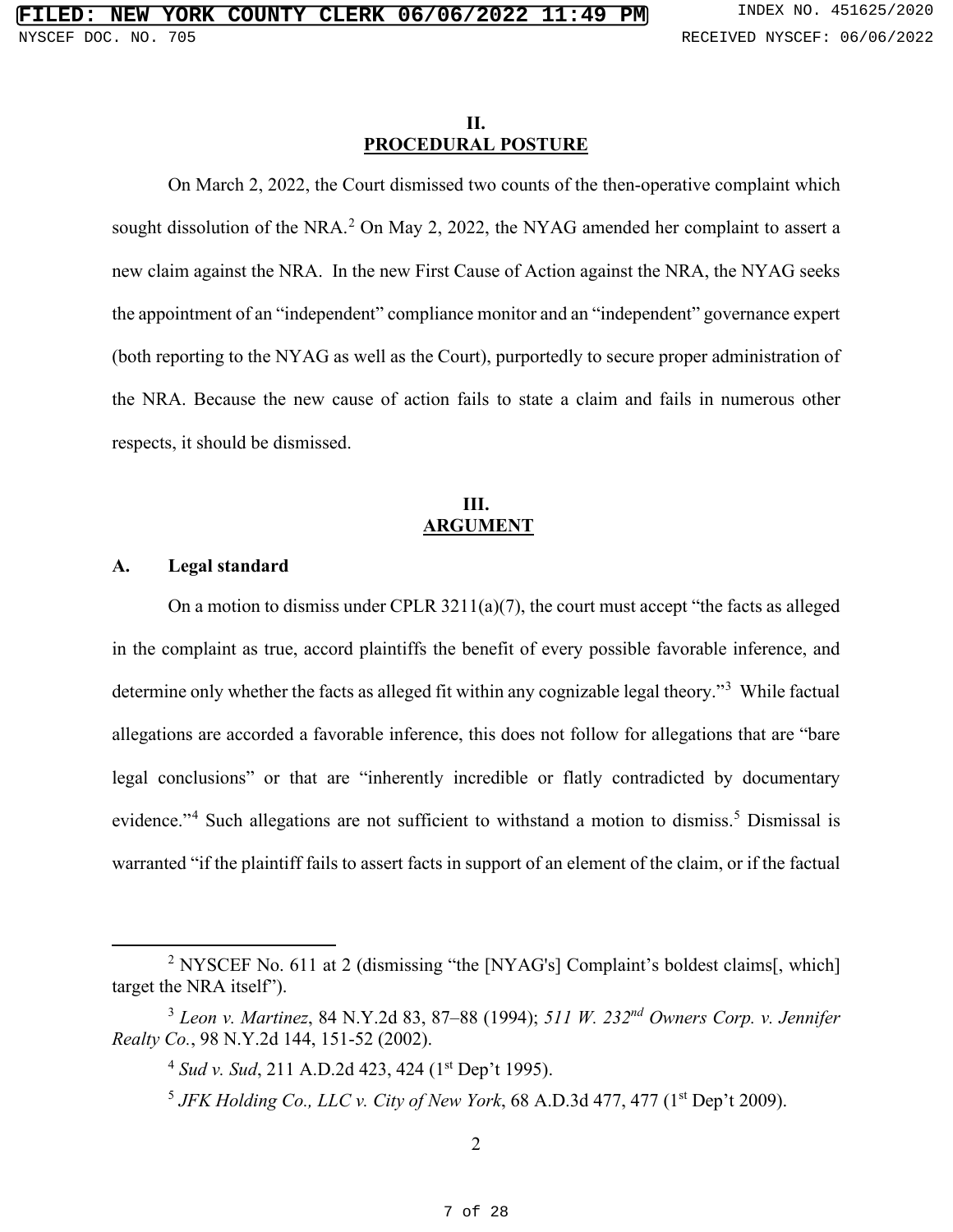<span id="page-7-7"></span>allegations and inferences to be drawn from them do not allow for an enforceable right of recovery."<sup>[6](#page-7-8)</sup> Under CPLR 3211(a)(7) a claim fails to state a cause of action when the alleged facts do not "fit within any cognizable legal theory."[7](#page-7-9)

#### <span id="page-7-0"></span>**B. The Court should dismiss the NYAG's First Cause of Action.**

There are four independent reasons to dismiss the NYAG's First Cause of Action.

#### <span id="page-7-1"></span>**1. The NYAG's First Cause of Action fails to state a cognizable legal theory.**

#### <span id="page-7-6"></span><span id="page-7-5"></span><span id="page-7-4"></span>**a. The NYAG does not allege that the NRA breached any obligations created by EPTL 8-1.4.**

The Court should dismiss the First Cause of Action because it is premised on the NRA's alleged breach of EPTL 8-1.4, but the NYAG does not allege that the NRA breached any of its obligations under EPTL 8-1.4.

The four subsections that create obligations are EPTL 8-1.4 (d), (e), (f), and (g). Subsection 8-1.4(d) requires a trustee (as that term is defined in EPTL 8-1.4(a)) to file with the NYAG the instrument providing for his title and duties after any property held by him is required to be applied to charitable purposes. Subsection 8-1.4(e) requires trustees to provide notice to the NYAG whenever, *inter alia*, they petition a court for instructions relating to the administration of property held for charitable purposes and whenever a testamentary instrument provides for a disposition for charitable purposes and is the subject of an application for denial of probate. Subsection 8-1.4(f) requires trustees to file with written annual financial reports stating among other things, "the nature of the assets held for charitable purposes and administration thereof by

<span id="page-7-8"></span><span id="page-7-2"></span><sup>6</sup> *Connaughton v. Chipotle Mexican Grill, Inc.*, 29 N.Y.3d 137, 142 (2017).

<span id="page-7-9"></span><span id="page-7-3"></span><sup>7</sup> *Richards v. Security Resources*, 187 A.D.3d 452, 452 (1st Dep't 2020).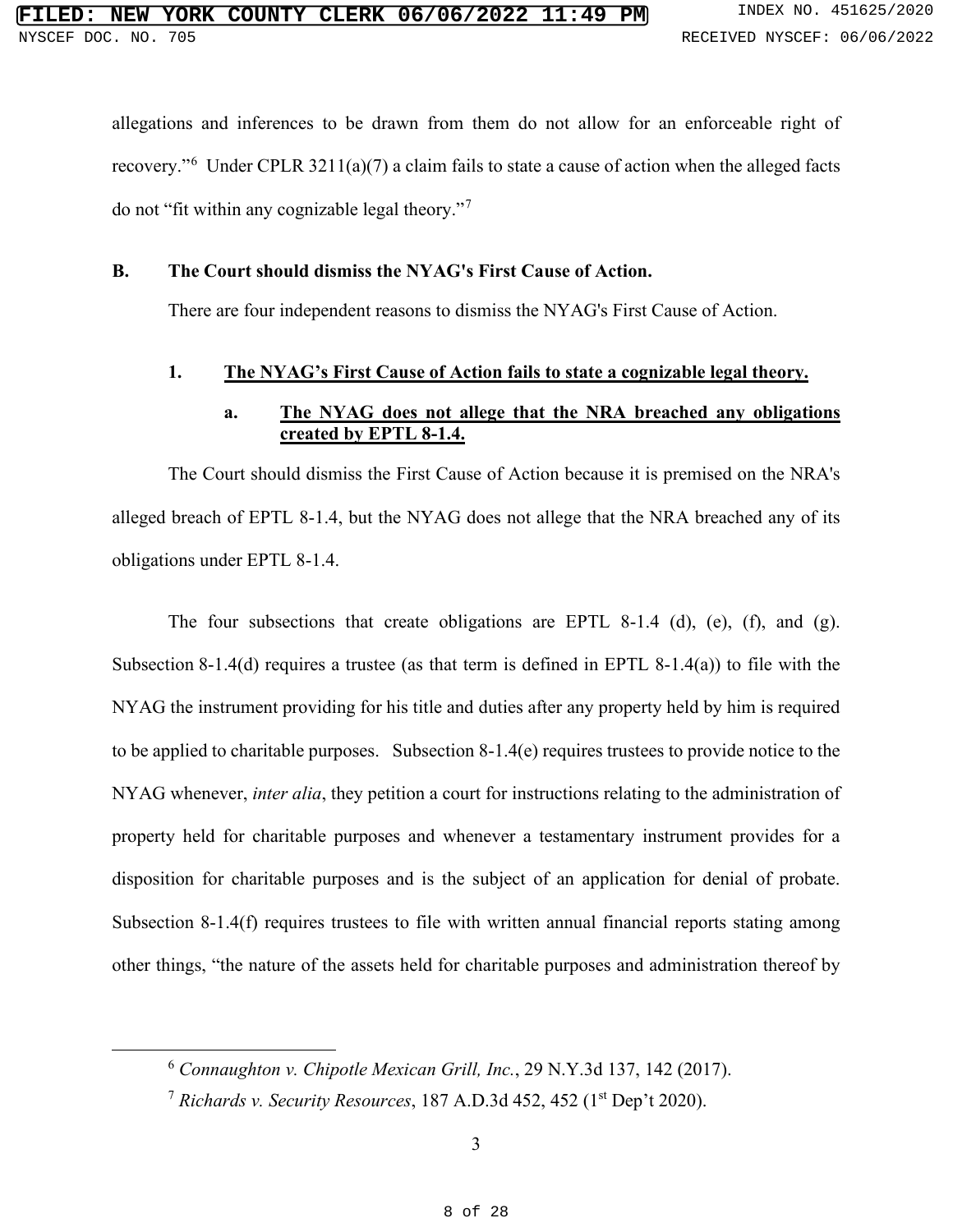<span id="page-8-1"></span>the trustee." Subsection 8-1.4(f) also specifies the manner in which "[t]rustees required to report to the attorney general under article 7-A of the executive law" shall comply with their reporting obligations under this paragraph. Finally, EPTL 8-1.4(g) states that "[u]nless the filing of reports is suspended," the first report of any trustee "shall be filed no later than six months after the end of the fiscal year" during which he becomes subject to this section.

<span id="page-8-0"></span>Other subsections of EPTL 8-1.4 do not create obligations; rather, they, among other things, define the universe of entities to whom the statute applies (Subsection (a)), create the NYAG's obligation to maintain a trustee registry (Subsection (c)) and to "make rules . . . for the administration of this section" (Subsection (h)), give her authority to conduct investigations (Subsections (i)-(k)) and "institute appropriate proceedings to secure compliance with this section and to secure the proper administration of any trust, corporation or other relationship to which this section applies" (Subsection (m)), and create reporting exemptions (Subsection (b)).

The NYAG, however, does not allege that the NRA violated the parts of EPTL 8-1.4 that create obligations. In fact, the Complaint does not mention Subsections (e) or (g) and refers to (d) and (f) only in passing. $8$ 

#### <span id="page-8-2"></span>**b. The NYAG's reliance on EPTL 8-1.4(m) is misplaced.**

Instead of alleging a violation of any obligations that arise under EPTL 8-1.4, the NYAG asserts that the Subsection the NRA "breach[ed]" is Subsection 8-1.4(m). Specifically, in the Cause of Action, the NYAG states:

> Under section 8-1.4(m) of the EPTL, the Attorney General may commence a proceeding "to secure compliance with this section and to

<span id="page-8-3"></span><sup>8</sup> Second Amended Complaint, NYSCEF No. 646 at ¶ 46.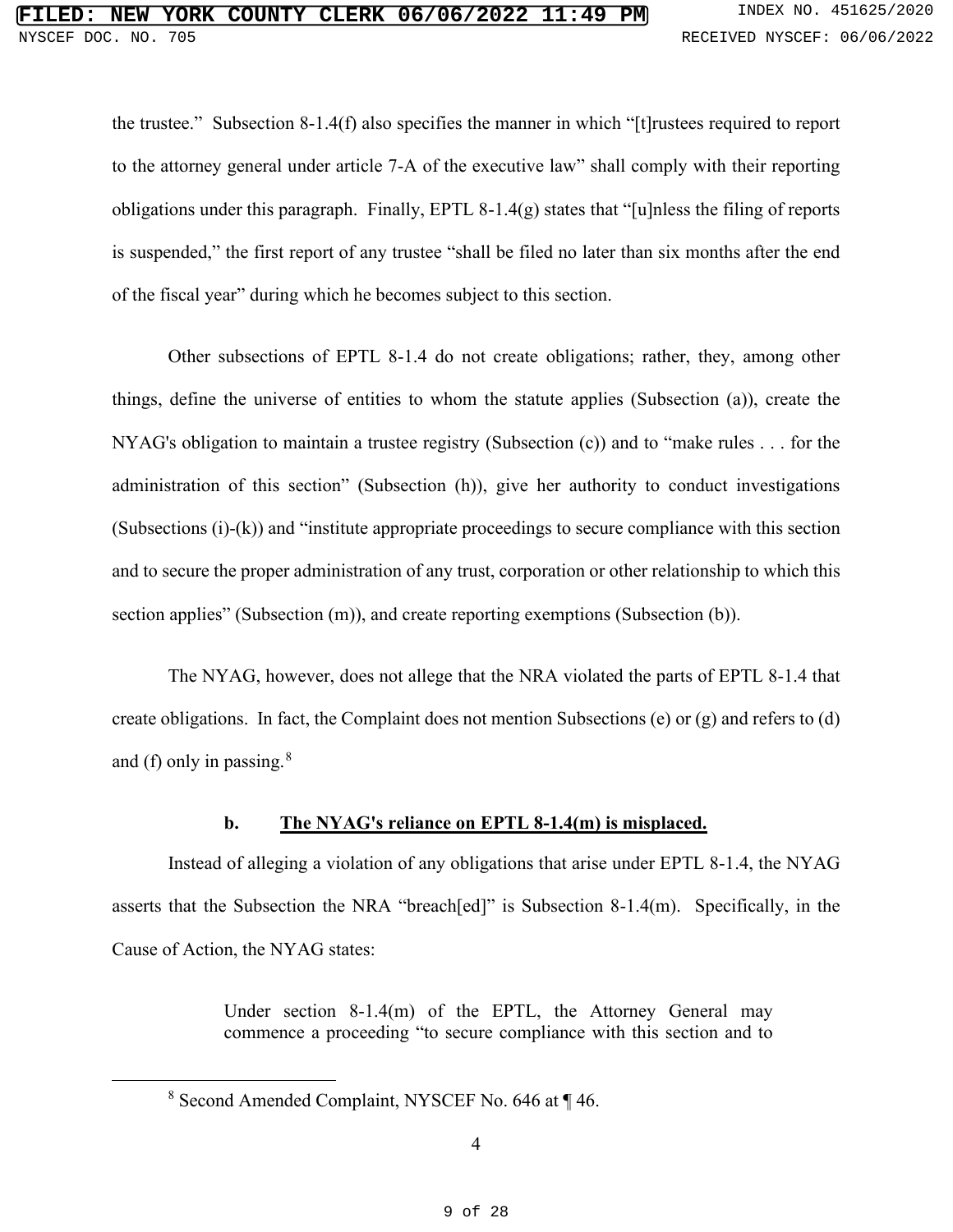secure the proper administration of any trust, corporation or other relationship to which this section applies."

The NRA, acting through its fiduciaries, trustees, officers, directors, de facto directors and officers, employees, staff, or agents, including, but not limited to, the Individual Defendants, has failed to properly administer charitable assets for the reasons outlined herein.

But as its plain text indicates, EPTL 8-1.4(m) only authorizes the NYAG to secure compliance with the statute's other provisions—it does not lay out any substantive obligation which the NRA could have conceivably "breached." The NYAG's pleading alone makes that clear. She does not refer to EPTL 8-1.4(m) in her discussion of applicable law related to the corporation's legal obligations,<sup>[9](#page-9-1)</sup> and refers to it only in in the discussion of the "Attorney General's statutory authority."<sup>[10](#page-9-2)</sup>

As a matter of basic statutory construction, the NYAG is not given an unlimited field of potential remedies against any entity the NYAG chooses. Failure to properly administer property can take a variety of different forms, each of which is addressed individually and granularly elsewhere in the statute or in testamentary instruments. EPTL 8-1.4(m) thus does not enunciate a freestanding, capacious offense consisting of the "[im]proper" administration of funds or assets (with "property" defined however the NYAG or the Court chooses); it simply gives standing to the Attorney General to redress the forms of improper administration elsewhere. Importantly, the second, third, and fourth sentences of EPTL 8-1.4(m) (i) describe parts of the statute as providing for "[t]he powers and duties of the Attorney General," (ii) refer to "responsibilities of any ...

<span id="page-9-2"></span><span id="page-9-1"></span><span id="page-9-0"></span><sup>9</sup> *See id.* at ¶¶ 33-45.

<sup>10</sup> *See id.* at ¶ 31.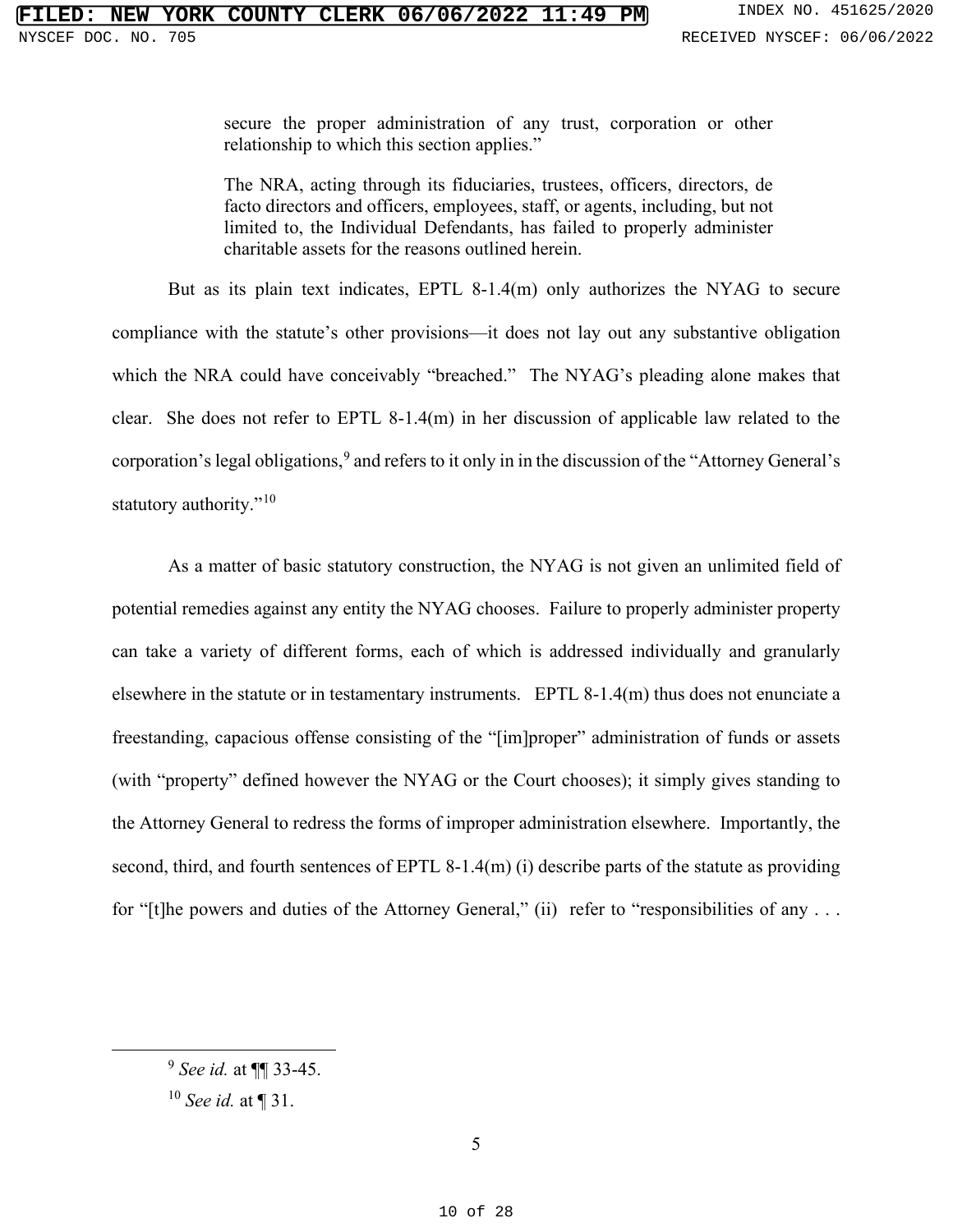corporation," which cannot be modified by the court without the Attorney General's involvement,

and (iii) provide for a remedy for failure to perform certain acts "required by this section:"

The attorney general may institute appropriate proceedings to secure compliance with this section and to secure the proper administration of any trust, corporation or other relationship to which this section applies. **The powers and duties of the attorney general provided in this section are in addition to all other powers and duties he or she may have**. No court shall modify or terminate the powers and **responsibilities of any trust, corporation or other trustee** unless the attorney general is a party to the proceeding, but nothing in this section shall otherwise impair or restrict the jurisdiction of any court with respect to the matters covered by it. **The failure of any trustee to register or to file reports as required by this section** may be ground for judicial removal of any person responsible for such failure.

By asserting that EPTL 8-1.4(m) creates a cause of action, the NYAG is asking the Court to create a cause of action that the legislature did not. Read in the context of 8-1.4(d), (e), (f), and (g) (e.g., "trustee shall file," "the filing shall be made," and "due notice shall be served") and in light of the balance of EPTL 8-1.4(m), the first sentence of EPTL 8-1.4(m) cannot be construed to give rise to a separate obligation on the part of the NRA—rather only to a separate power for the NYAG.

<span id="page-10-4"></span><span id="page-10-3"></span><span id="page-10-2"></span><span id="page-10-1"></span><span id="page-10-0"></span>In fact, where the EPTL does create an obligation, it consistently speaks in terms of what someone may or may not (or shall or shall not) do. For example, EPTL 8-1.9(c)(1) states that "*no trust shall enter* into any related party transaction unless" certain determination is reached. EPTL 8-1.9(c)(2) states that "the trustees . . . *shall*," among other things, "*consider* alternative transactions." EPTL 8-1.3 states that " [a]ny person desiring in his lifetime to promote the public welfare . . . may, by a disposition for such purpose, transfer property to a trustee" and "describe," among other things, "*[t]he powers and duties of the trustee*." EPTL 8-1.9(e) states that "*trustees* of every trust [of certain size] *shall adopt, and oversee* the implementation of . . . a whistleblower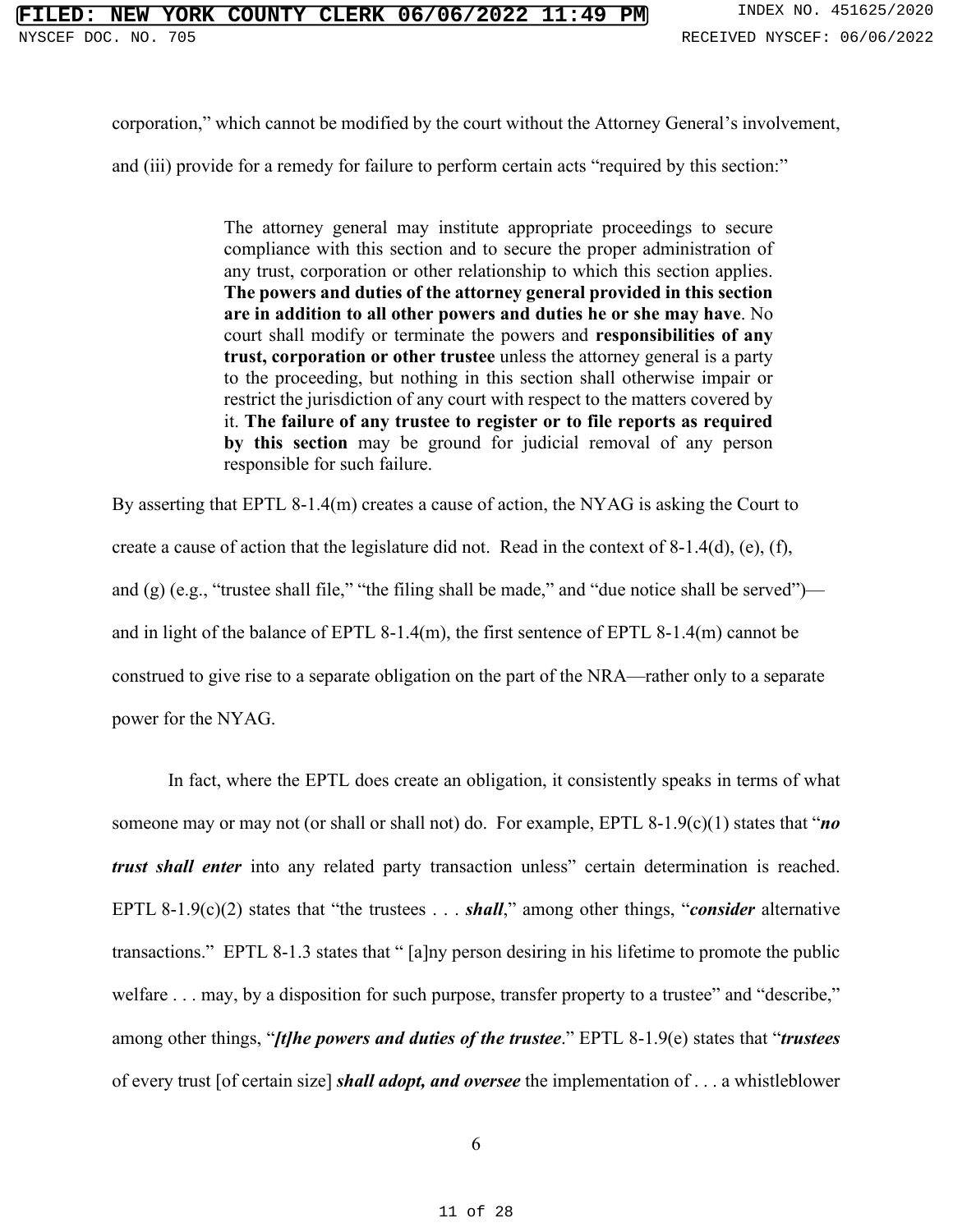<span id="page-11-4"></span><span id="page-11-3"></span><span id="page-11-2"></span>policy," that "[s]uch policy *shall"* protect against intimidation, and that "[t]he whistleblower *policy shall include* the [enumerated] provisions." EPTL 8-1.4(m) states that EPTL 8-1.4 "require[s]" trustees to register and file reports. *See also, e.g.*, EPTL 8-1.1(h) (notice of application "shall be given" to enumerated individuals); EPTL 8-1.8(a)(1) ("The trust *shall distribute* for each taxable year such amounts . . . in such manner as sufficient for such trust to avoid [certain] liability" and "*shall not***"** "engage in [proscribed behavior]."

Against this backdrop, there is no basis to construe the first sentence of EPTL 8-1.4(m) as creating an additional obligation. Rather, as noted above, it should be construed as giving the Attorney General standing to pursue remedies for breaches of duties that exist otherwise.

Indeed, the Attorney General's ability to "secure proper administration of" charitable trusts or other dispositions for charitable purposes is the whole point of EPTL Article 8. The legislature determined that charitable trusts are not invalid simply because they do not identify specific beneficiaries. EPTL 8-1.1(a). Rather, the NYAG is empowered by the EPTL to oversee the administration of charitable trusts. EPTL 8-1.1(f).

<span id="page-11-1"></span><span id="page-11-0"></span>Finally, even the details of the Cause of Action make clear that, in seeking relief for an alleged "breach" of EPTL 8-1.4(m), the NYAG relies solely on either (1) alleged violations of other statutes (items 2 through 4 below); or (2) alleged misconduct by the individual defendants, which, as the Court already noted, renders the NRA "the *victim* of its executives' schemes" (items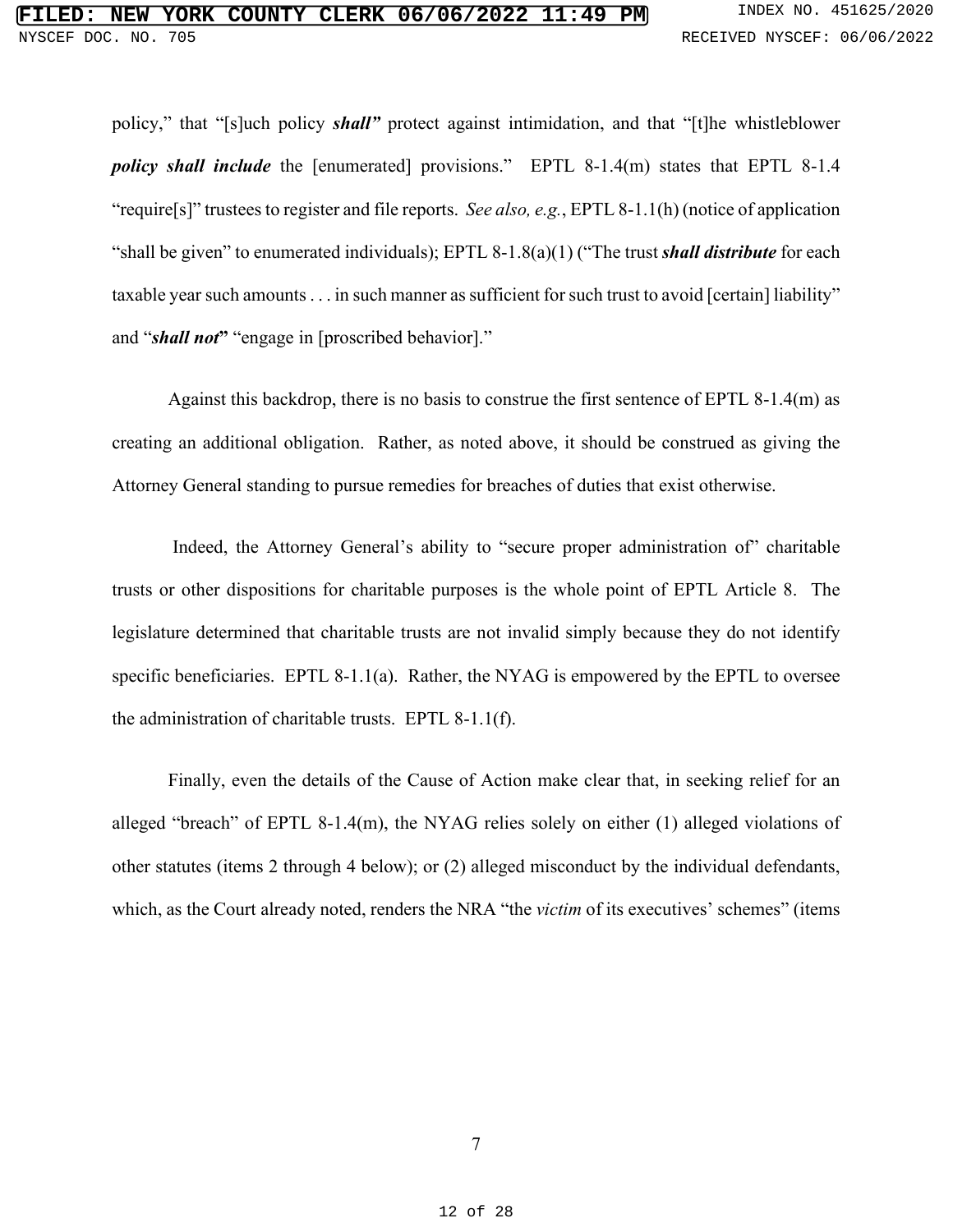1 and 5 below).<sup>11</sup> Specifically, the NYAG claims that the NRA allegedly violated EPTL 8-1.4(m) because it:

- 1. "Failed to supervise or take appropriate disciplinary action against the Individual Defendants and others for the actions alleged herein, resulting in waste of the NRA's charitable assets, violation or evasion of the NRA's bylaws, policies, procedures and internal controls";
- 2. "Made material false statements in its filings with the Attorney General";
- 3. "Failed to comply with the applicable law governing conflicts of interest, related-party transactions and self-dealing";
- 4. "Failed to comply with the applicable law governing whistleblower protections"; and
- 5. "Permitted violations of the NRA's bylaws and internal policies and procedures."

The NYAG attempts to overcome this predicament by claiming that "[t]he NRA's conduct outlined herein has resulted in improper administration and diminution of property held for charitable purposes because, among other things, it [resulted in]" alleged "waste and diversion of charitable assets," "violations of the NRA's bylaws and internal policies and procedures," "retaliation against whistleblowers," and "harm to the public's and NRA members' faith in the proper administration of charitable assets."[12](#page-12-2) For the reasons noted above, a construction of EPTL 8-1.4(m) to assert a separate claim against the NRA is too great of a stretch. As a result, the First Cause of Action should be dismissed. *See Connaughton v. Chipotle Mexican Grill, Inc.*,

<span id="page-12-2"></span><span id="page-12-1"></span>**<sup>11</sup>** *See also* NYSCEF No. 611 at 25 ( "[c]onflating the Individual Defendants with the NRA writ large for purposes of dissolution is inappropriate here ... . It also ignores the allegations that the [alleged] wrongdoers in control of the NRA do not necessarily speak for other NRA members, some of whom have tried to instigate reform within the organization but have been met with resistance from entrenched leadership").

<span id="page-12-0"></span><sup>&</sup>lt;sup>12</sup> Second Amended Complaint, NYSCEF No. 646, First Cause of Action.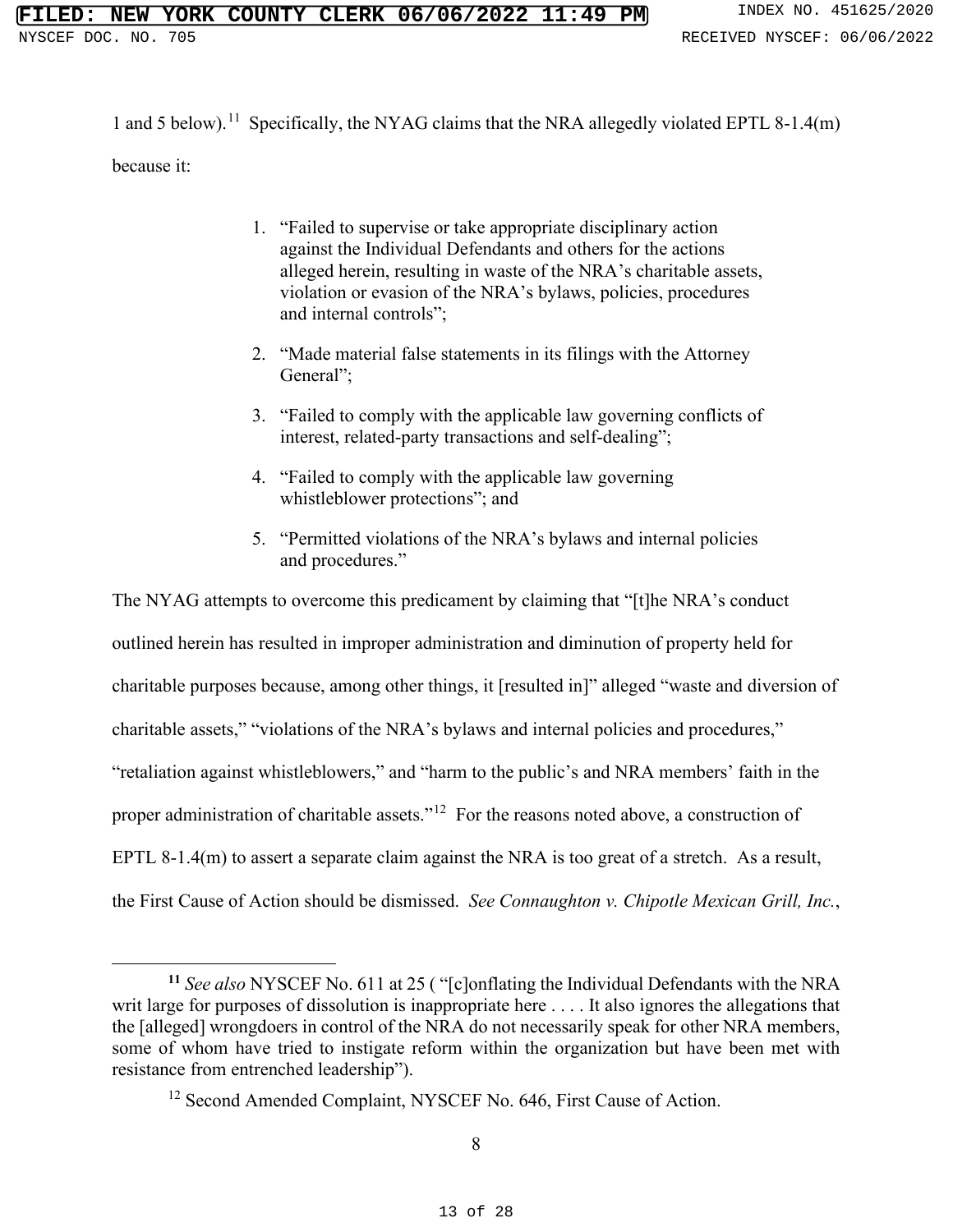29 N.Y.3d 137, 141 (2017) ("Dismissal is warranted 'if the plaintiff fails to assert . . . an enforceable right of recovery.'").

Stated differently, the First Cause of Action fails to state a cause of action because, while the alleged facts may fit within cognizable legal theories, those theories are articulated in other parts of the NYAG's complaint, not in the First Cause of Action.

## <span id="page-13-0"></span>**2. The statute on which the NYAG relies does not authorize the appointment of a monitor or a governance expert.**

A separate and independent reason for dismissing the NYAG's First Cause of Action is the relief it seeks. Specifically, EPTL 8-1.4(m) does not authorize the NYAG to seek the appointment of an independent compliance monitor or an independent governance expert. The statute merely states:

> The attorney general may institute appropriate proceedings to secure compliance with this section and to secure the proper administration of any trust, corporation or other relationship to which this section applies. The powers and duties of the attorney general provided in this section are in addition to all other powers and duties he or she may have. . . . .

The Attorney General apparently interprets the phrase "to secure the proper administration of any . . . corporation . . . to which this section applies" as encompassing broad varieties of "equitable relief,"[13](#page-13-1) including the appointment of a compliance monitor and a governance expert (presumably at the NRA's expense).

<span id="page-13-1"></span><sup>&</sup>lt;sup>13</sup> Second Amended Complaint, NYSCEF No. 646 at ¶ 14 ("As a result of these persistent violations of law by the Defendants, the Attorney General seeks a finding by this Court that the NRA has failed to properly administer charitable assets in violation of [EPTL] 8-1.4, and seeks equitable relief to ensure the proper administration of charitable assets going forward.").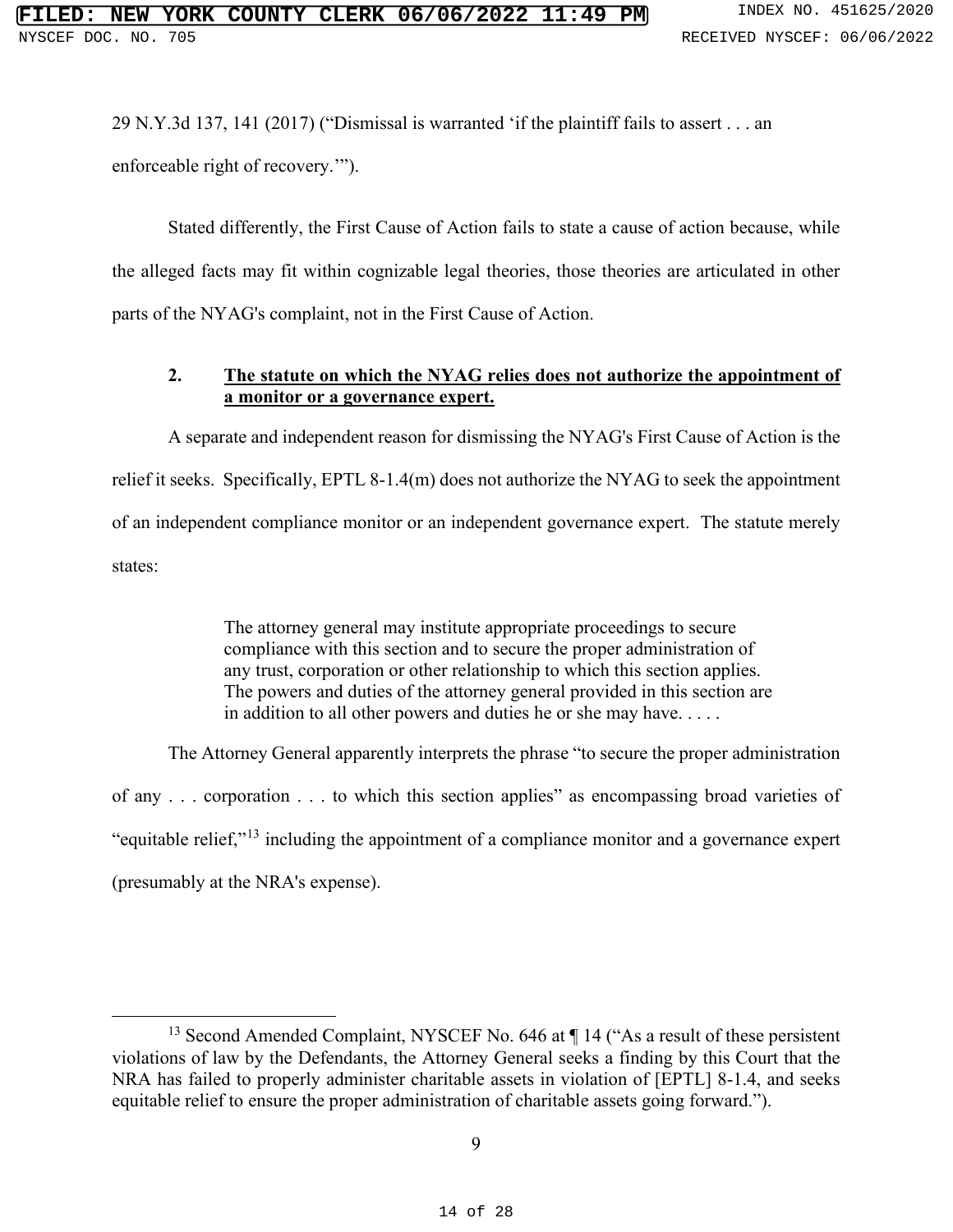However, the allegedly wrongful conduct on which the First Cause of Action is predicated factually is specifically addressed through targeted remedies in the N-PCL, other parts of the EPTL, and Article 7 of the Executive Law. In fact, the Second Amended Verified Complaint (the "Second Amended Complaint") acknowledges as much:

> <span id="page-14-0"></span>The Attorney General's regulatory oversight of charitable nonprofit corporations . . . includes the authority to bring actions under Section 112 and Article 7 of the N-PCL, to dissolve a corporation, remove officers and directors, obtain relief as a result of prohibited related party transactions, ensure adequate protections for whistleblowers, to enforce any right given to members, . . . and, under Section 623(a) of the N-PCL, to bring a derivative action "in the right of a domestic or foreign corporation" to procure a judgment in favor of the corporation and against officers, directors, or third parties.

<span id="page-14-1"></span>What is more, in the NYAG's other causes of action, she already seeks the remedies created by those distinct statutes. As a result, the enumerated statutory causes of action and remedies preclude the broad interpretation of Subsection  $(m)$ .<sup>[14](#page-14-2)</sup> For example, in her Thirteenth Cause of Action, the NYAG states that, as relief, the "Court should enjoin, void or rescind the unlawful related party transactions, and award damages and such other appropriate remedies, in law or equity to ensure compliance with the requirements of the law." It cites N-PCL  $\S$  112(a)(10) (Second Amended Complaint at Paragraph 583), under which the Attorney General "may maintain an action or a special proceeding . . . [t]o enjoin . . . any related party transaction, seek damages [etc.], in addition to any actions pursuant to section 715 (Related party transactions) of this chapter." Separately, in her Fourteenth cause of action, the NYAG seeks a judgment against

<span id="page-14-2"></span><sup>&</sup>lt;sup>14</sup> *See* Dobbs, D. B., & Roberts, C. L. (n.d.). Dobbs and Roberts's Law of Remedies, Damages, Equity, Restitution, 3d (Hornbook Series) at page 186 ("[A] statutory cause of action may *implicitly* exclude other causes of action or preempt the field. In that case, no other cause of action can furnish a ground for a remedy. . . . a statutory authorization of one remedy may [also] *implicitly* exclude all others not named in the statute. This is the most likely to be a fair construction when the statutory remedies are [as here] extensively provided and qualified.").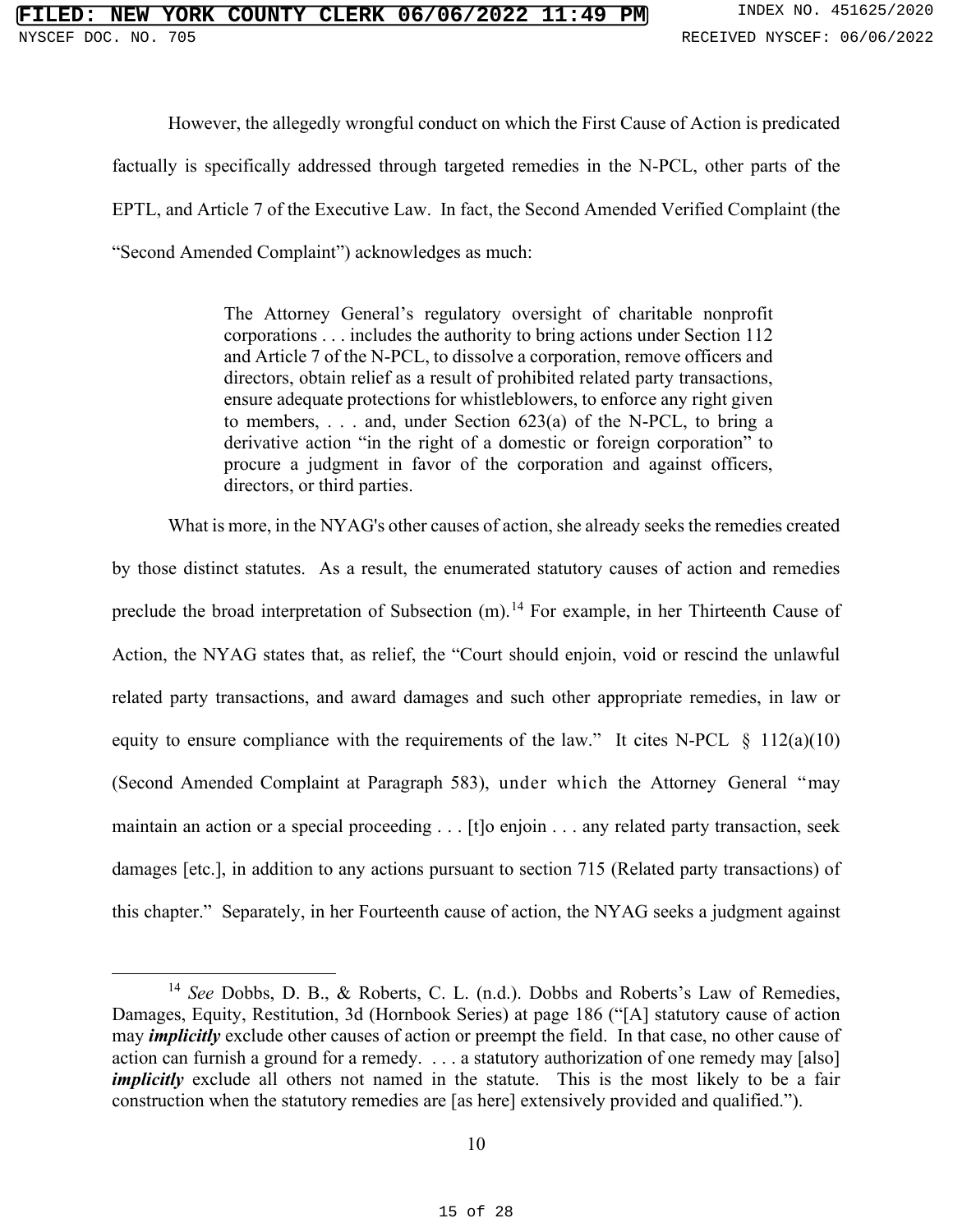<span id="page-15-6"></span><span id="page-15-2"></span><span id="page-15-1"></span>the NRA ordering the "removal for cause of each officer, director, and trustee who violated the whistleblower policy required by N-PCL § 715-b and EPTL § 8-1.9." In her Fifteenth cause of action, the NYAG accuses the NRA of materially misleading statements in its regulatory filings in alleged violation of the Executive Law. The NYAG then seeks, pursuant to Section 175(2)(d) of the Executive Law, to "enjoin[ the NRA] from soliciting . . . funds on behalf of any charitable organization operating in this State."

<span id="page-15-7"></span><span id="page-15-5"></span><span id="page-15-4"></span><span id="page-15-3"></span>The N-PCL also provides for other remedies, such as the appointment of a "receiver of the property of a corporation" or the corporation's dissolution, which the NYAG does not seek or the Court dismissed.<sup>15</sup> In fact, the N-PCL devotes an entire article to receiverships (N-PCL Art. 12), which discusses in great specificity the six circumstances under which the court may appoint a receiver, the circumstances for his removal, his duties, the presumptive duration of his service, and several other details. N-PCL §§ 1211-1218. And other articles of the N-PCL contain additional references to receivers. E.g., N-PCL 112(b)(4), 517(b), 1008(a)(11), N PCL 1111, N-PCL 1114 (where "[a]n action . . . for the dissolution [is] discontinued," "the court shall . . . *direct any receiver to redeliver to the corporation all its remaining property*"). In other words, where the legislature contemplated the appointment of a third party to manage some aspect of the corporation's affairs, it went to great lengths to specify rules to guide the courts.<sup>[16](#page-15-9)</sup>

<span id="page-15-8"></span><sup>&</sup>lt;sup>15</sup> NYSCEF No. 611 at 2 (dismissing two judicial dissolution and one NYPMIFA claims against the NRA and an unjust enrichment claim against co-defendants).

<span id="page-15-9"></span><span id="page-15-0"></span><sup>16</sup> The statutory canon *expression unius est exclusion alterius* means "expressing one item of an associated group or series excludes another left unmentioned." *N.L.R.B. v. SW Gen., Inc.* 137 S.Ct. 929, 940 (2017). Whatever is omitted is excluded. Thus, if a statute—as here—provides for a specific remedy (such as the appointment of a receiver in the N-PCL), other remedies are excluded, and the NYAG has no legal authority to seek them. *See also Rector, Church Wardens & Vestrymen of St. Bartholomew's Church, Inc.*, 84 A.D. 2d 309, 315-16 (1st Dep't 1982) ("When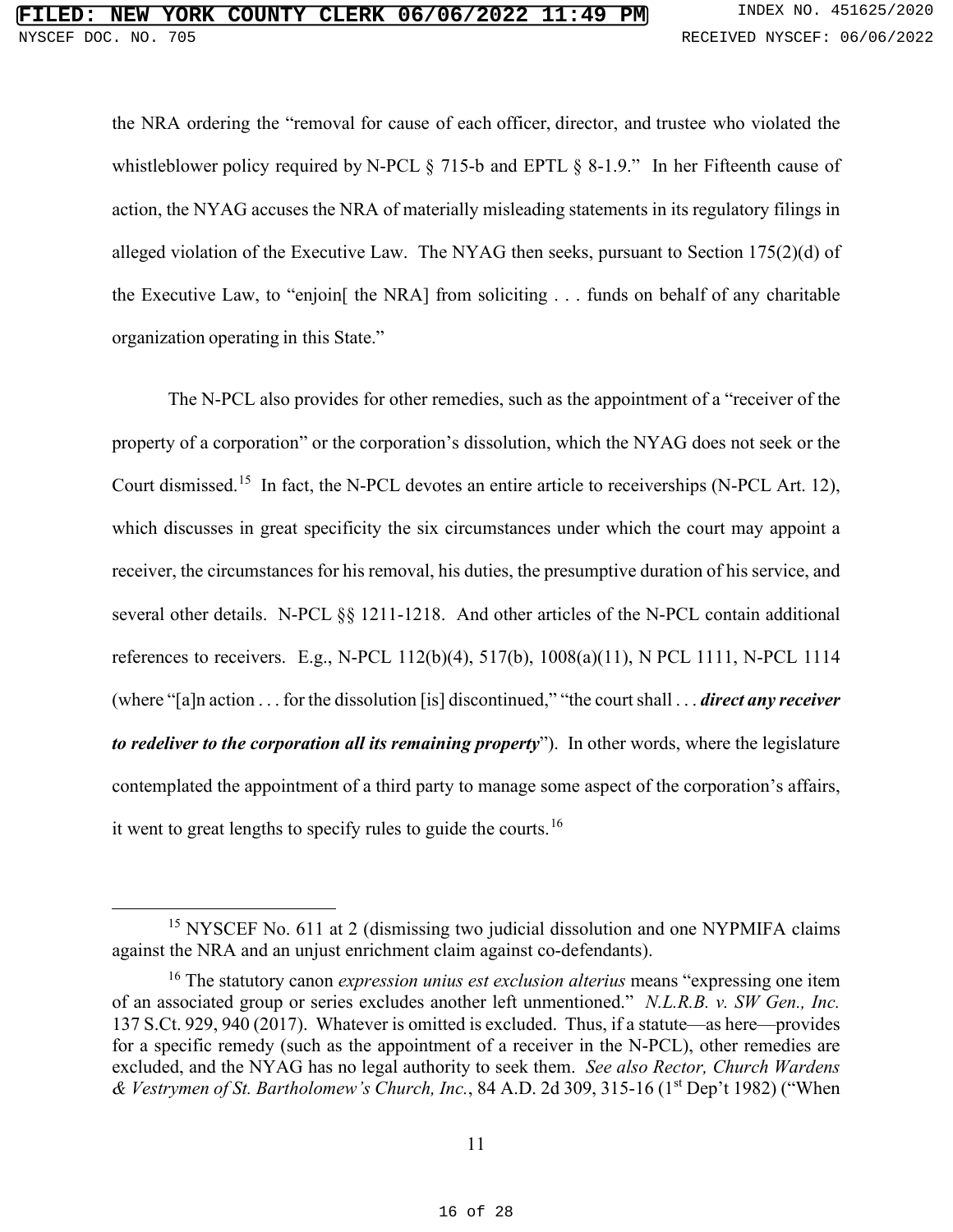<span id="page-16-0"></span>In contrast, the appointment of a compliance monitor or a governance expert is not a remedy that the legislature mentioned or circumscribed, in EPTL 8-1.4 or anywhere else in the EPTL, the N-PCL, or the Executive Law.

Notably, in seeking the judicial dissolution of the NRA in the First and Second Causes of Action of its prior Verified Complaint, the NYAG already attempted this approach without success. She attempted to state a claim for judicial dissolution not by alleging that the NRA conducted its business through persistently fraudulent or illegal means but, rather, that it allegedly violated laws on related party transactions, financial reporting, and whistleblower protections. [17](#page-16-1) The Court dismissed the dissolution claims because, among other things, "[the NYAG's] allegations [in this action] . . . if proven can be addressed by the targeted, less intrusive relief [the NYAG] seeks through other claims."[18](#page-16-2)

Likewise, here, while the NYAG alleges a "breach" of EPTL 8-1.4(m), the Court should refuse to interpret Subsection (m) to authorize the appointment of an independent compliance monitor or a governance expert merely because the statute permits the NYAG to "institute appropriate proceedings to secure proper administration of a . . . corporation . . . to which this section applies."<sup>19</sup> After all, the NYAG's allegations if proven "can be addressed by the targeted, less intrusive relief" she otherwise seeks.

<span id="page-16-3"></span><span id="page-16-2"></span><span id="page-16-1"></span>two statutes are *in pari materia* 'they must be read together and applied harmoniously and consistently.'").

<sup>&</sup>lt;sup>17</sup> Second Amended Complaint, NYSCEF No. 646 at ¶ 642.

<sup>18</sup> NYSCEF No. 611 at 2.

 $19$  EPTL 8-1.4(m).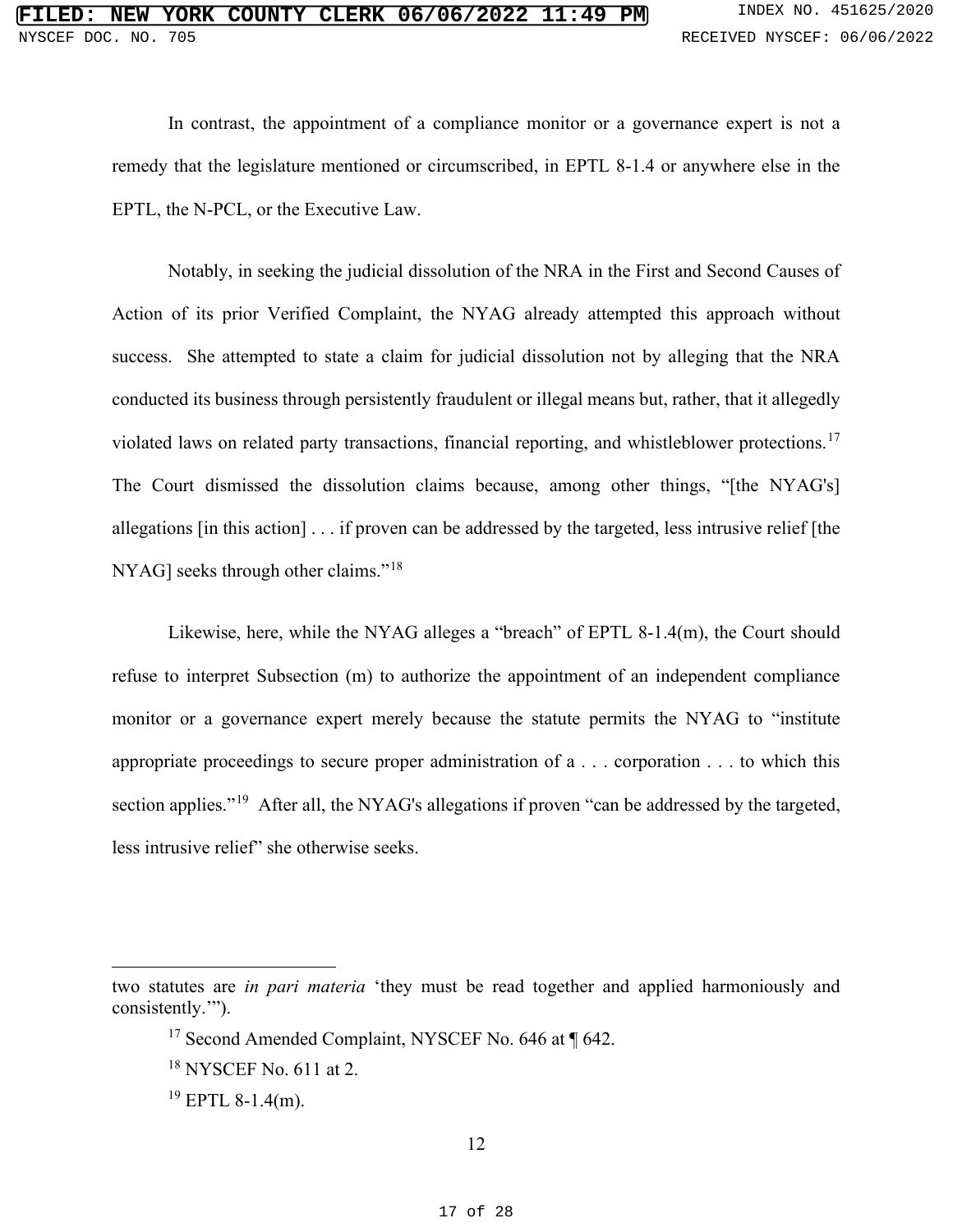<span id="page-17-0"></span>In fact, in *Spitzer v. Grasso*, [20](#page-17-2) the Court of Appeals recognized that the N-PCL is a comprehensive statutory scheme for not-for-profit corporations organized under New York law and dismissed as inconsistent with that scheme a less demanding common law unjust enrichment claim. There, the Court stated:

> Despite the numerous causes of action explicitly made available to the Attorney General [in the N-PCL], the four nonstatutory claims that are the subject of this appeal rest on an assertion of parens patriae authority to vindicate the public's interest in an honest marketplace. Here, however, as the dispositive defect stems from the *inconsistency* between the two sets of claims, we need not and do not reach the scope of any such authority. Instead, a side-by-side comparison of the challenged claims and the statutory claims reveals that the Attorney General has crafted four causes of action with a lower burden of proof than that specified by the statute, overriding the fault-based scheme codified by the Legislature and thus reaching beyond the bounds of the Attorney General's authority.<sup>[21](#page-17-3)</sup>

While *Grasso*, unlike here, involved a common law claim the NYAG asserted *in addition* 

*to* statutory claims, the separation of powers considerations apply with equal force. *See Grasso* at 70 ("Rather, in this context, the Attorney General's role as a member of the executive branch heightens our concerns. Although the Executive must have flexibility in enforcing statutes, it must do so while maintaining the *integrity of calculated legislative policy judgments*."). In the N-PCL and the EPTL, the legislature explicitly made available to the Attorney General numerous causes of actions and remedies, provided for the appointment of a receiver (N-PCL Art. 12), did not provide for the appointment of a compliance monitor or a governance expert, and, in EPTL 8- 1.4(m), simply referred to "appropriate proceedings . . . to secure proper administration of a trust, corporation or other relationship." To construe EPTL 8-1.4(m) as the NYAG proposes would

<span id="page-17-1"></span><sup>20</sup> *People ex rel. Spitzer v. Grasso*, 11 N.Y.3d 64 (2008).

<span id="page-17-3"></span><span id="page-17-2"></span><sup>21</sup> *See id.* at 69 (also referring to the N-PCL as the "codification of the Attorney General's traditional role as an overseer of public corporations").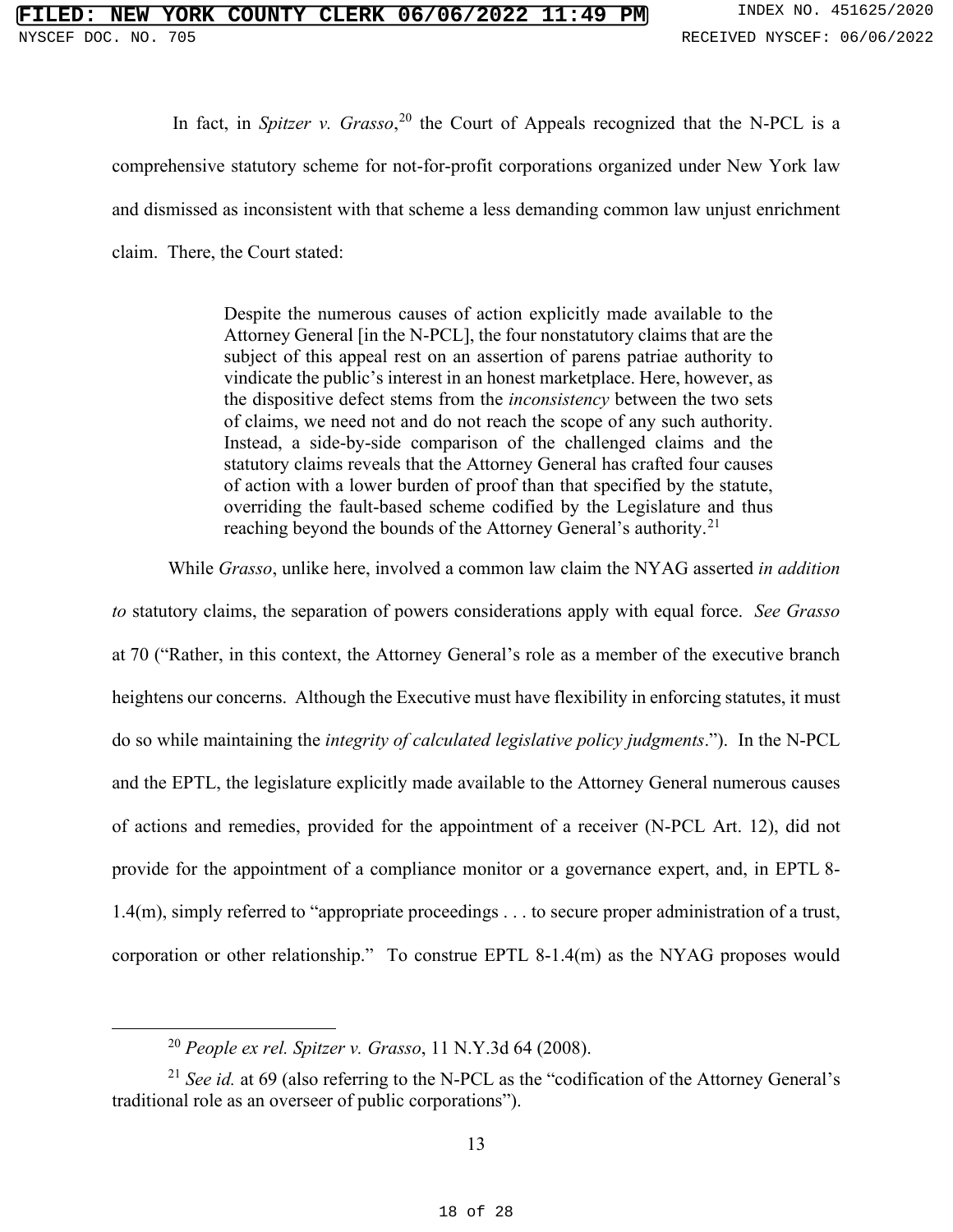<span id="page-18-6"></span><span id="page-18-3"></span><span id="page-18-0"></span>override, as in *Grasso*, the scheme codified by the legislature and thus reach beyond the bounds of the Attorney General's authority. *See Grasso* at 70-71; see also *Lefkowitz v. Parker*, 30 N.Y.2d 964, 965 (1972) (dismissing proceeding brought by the NYAG pursuant to a statute on the grounds that the statute did not confer standing on the NYAG); *Bank of Columbia v. Att'y Gen.*, 3 Wend. 588, 614 (N.Y. 1829) (the statute did not create the authority the NYAG sought to exercise; the NYAG and the court could not change the statutory scheme).

<span id="page-18-5"></span><span id="page-18-4"></span><span id="page-18-2"></span>Indeed, the relief the First Cause of Action seeks is unprecedented. Typically, when the Attorney General seeks injunctive relief under EPTL 8-1.4(m), she seeks an injunction that is prohibitory, not—as here—mandatory. For example, in *Schneiderman v. James*, 971 N.Y.S.2d 73, \*1 n.4 (Sup. Ct., New York County 2013), the Attorney General sought a permanent injunction to bar an officer of a not-for-profit organization from serving as an officer or director of any charitable entity organized under New York law.[22](#page-18-7) Likewise, in *People v. Lower Esopus River Watch, Inc.*, 975 N.Y.S.2d 369 (Sup. Ct., Ulster County 2013), the NYAG sought an injunction to bar a board member from serving in any capacity for a charitable entity. *See also Koppell v. Long Island Soc. for Prevention of Cruelty to Child*, 621 N.Y.S.2d 762, 765 (Sup. Ct., New York County 1994) (seeking to enjoin a non-profit corporation from carrying on unauthorized activities); Complaint at ¶¶ 98-105, *James v. Goddard*, No. 001167/2022 (Sup. Ct., Onondaga County Feb. 18, 2022) (seeking a permanent injunction to bar an individual from serving as an officer or director).

<span id="page-18-7"></span><span id="page-18-1"></span><sup>&</sup>lt;sup>22</sup> Whether the NYAG has authority to seek to bar an officer from serving for any organization organized under New York law is also questionable. *See, e.g.*, EPTL 8-1.4(m) (authorizing removal, not a bar).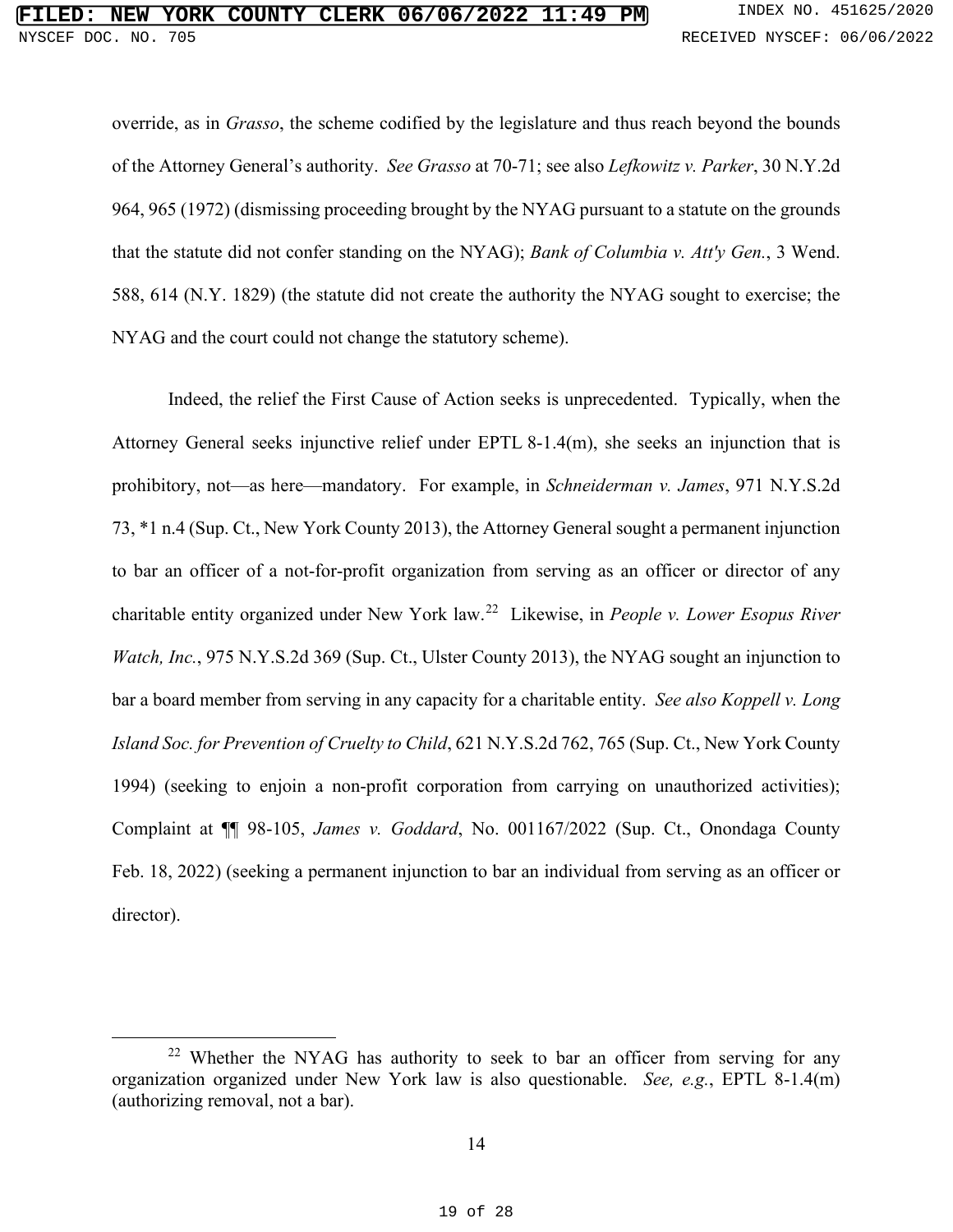In fact, although EPTL 8-1.4(m) went into effect in 1967,<sup>[23](#page-19-3)</sup> the OAG apparently sought the appointment of an independent compliance monitor under EPTL 8-1.4 $(m)$  in only one other case.<sup>[24](#page-19-4)</sup> It involved sexual abuse of children and a diocesan corporation's alleged failure to monitor priests accused of such sexual abuse.<sup>[25](#page-19-5)</sup> The NYAG sought the appointment of an "independent" compliance auditor" "to monitor and audit the . . . Corporation's compliance with the . . . procedures" in "standards established by the U.S. Conference of Catholic Bishops . . . to . . . prevent the sexual abuse of minors by U.S. clergy."<sup>[26](#page-19-6)</sup> Shortly after being filed, the case was stayed.<sup>[27](#page-19-7)</sup>

Nor is there a single case of which the NRA is aware in which a New York court granted pursuant to EPTL 8-1.4(m)—or any law—the appointment of a compliance monitor or a governance expert against the corporation's will.[28](#page-19-8)

A search for cases in which the NYAG sought the appointment of an independent compliance monitor in a pleading—regardless of the legal basis for the request—reveals only two

<span id="page-19-2"></span><span id="page-19-0"></span><sup>25</sup> *Compare with* NYSCEF No. 611 (noting there is a lack of public interest at stake).

<span id="page-19-1"></span><sup>26</sup> **Exhibit 1** at pages 214-15, ¶ 1.

<span id="page-19-7"></span><span id="page-19-6"></span><span id="page-19-5"></span><sup>27</sup> *See* No. 12-00189 (RA) (S.D.N.Y.) (Sept. 20, 2021) [ECF No. 32] (Order staying the case pursuant to Title 11 of the United States Code).

<span id="page-19-8"></span><sup>28</sup> Cases where the target of investigation *agreed* to the appointment of a compliance monitor in a settlement are for that reason inapposite. *E.g.*, **Exhibit 2**, *Verified Cross-Petition of Intervenor Attorney General of The State of New York, The Comm. To Save Cooper Union, Inc. v. Bd. of Trustees of the Cooper Union for the Advancement of Science and Art*, No. 155185/2014, NYSCEF No. 139 (N.Y Sup. Ct.) (filed on Sept. 2, 2015) (attaching a consent decree, No. 155185/2014 NYSCEF No. 140, evidencing that the corporation agreed to the appointment of a "financial compliance monitor").

<span id="page-19-3"></span><sup>23</sup> *See generally*, Turano, Practice Commentary, N.Y. Est. Powers & Trusts Law § 8-1.4 (McKinney).

<span id="page-19-4"></span><sup>24</sup> **Exhibit 1**, Complaint, *The People of the State of New York by Letitia James v. Diocese of Buffalo et al.*, No. 452354/2020 (N.Y. Sup. Ct.) (filed on Dec. 2, 2020). References to exhibits are to documents appended to the Affirmation of Svetlana Eisenberg dated June 6, 2022.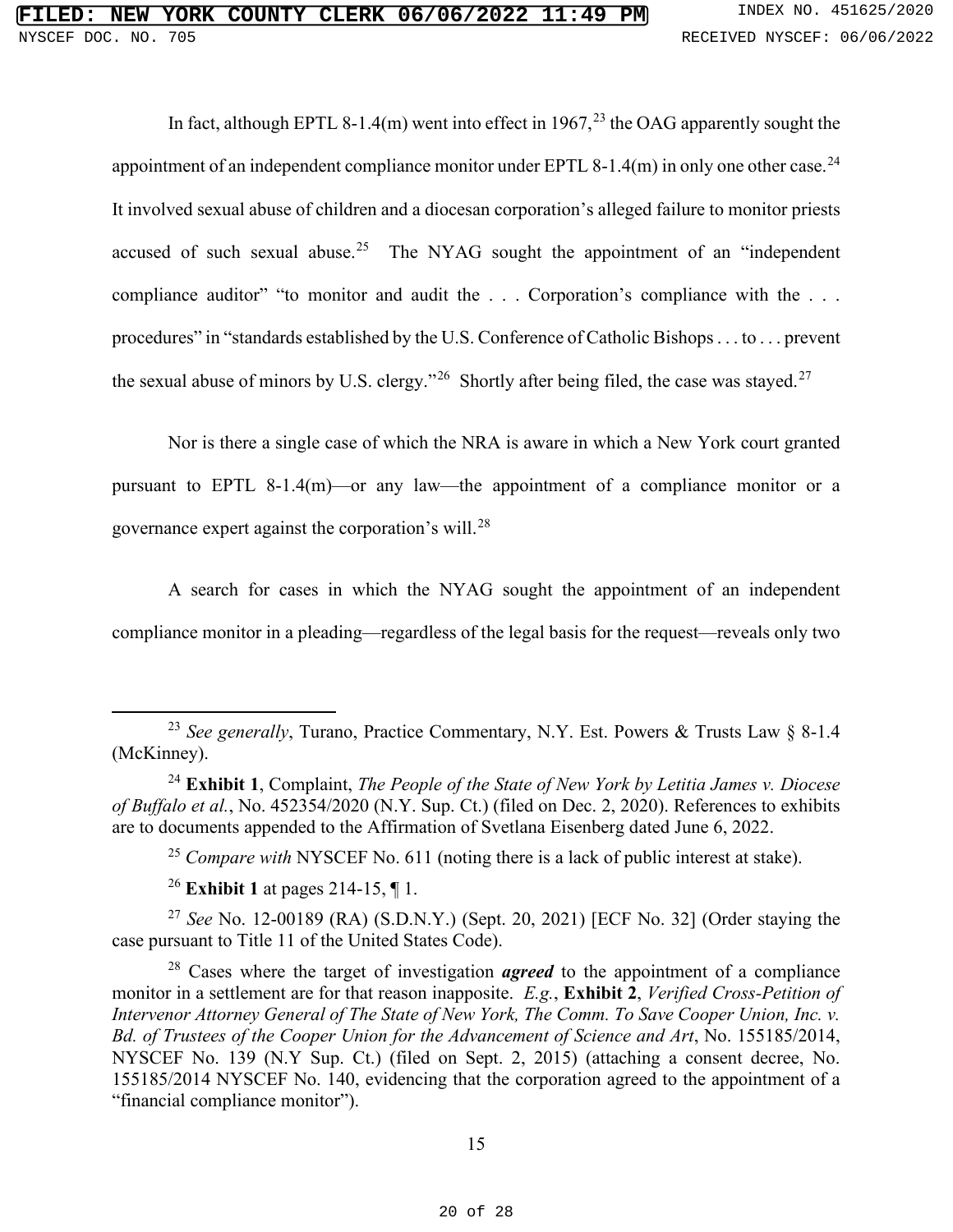<span id="page-20-1"></span>other cases. First, in *The City of New York and the People of New York v. FedEx Ground Package Sys., Inc.*, No. 14-8985 (S.D.N.Y.) (filed on May 8, 2015), the NYAG sought to appoint a "Special Master to assure [defendant's] compliance" with specific New York statutes and any injunctive relief ordered by the court after noting—unlike here—that the NYAG had "no adequate remedy at law" in part because the defendant had previously entered into an Assurance of Compliance with the NYAG but later allegedly "show[ed] itself unable or unwilling to comply [with the assurance] voluntarily."[29](#page-20-2) That case involved the society's interest in preventing injury from smoking to "the health and safety of a considerable number of persons."[30](#page-20-3) In *Schneiderman v. Armor Correctional Health Services*, the Attorney General filed an action against a jail health services company for egregious underperformance of its contractual duties, which included failure to provide "appropriate medical care in provided jails.<sup>[31](#page-20-4)</sup>

#### <span id="page-20-0"></span>**3. The statute on which the NYAG relies does not permit exercise of her authority over all of the NRA's assets.**

Moreover, the cause of action should be dismissed on the grounds that the NYAG seeks to participate in "administration of [the NRA's] assets" that have not been alleged to be (i) held or

<span id="page-20-2"></span><sup>29</sup> **Exhibit 3**, Amended Complaint at 31, 33, ¶¶ 137-38, *The City of New York and the People of New York v. FedEx Ground Package Sys., Inc.*, No. 14-cv-8985 (S.D.N.Y.) (filed on May 8, 2015).

<sup>30</sup> *Id.*

<span id="page-20-4"></span><span id="page-20-3"></span><sup>31</sup> **Exhibit 4**, The NYAG's press release accompanying the *Armor Correctional Health* petition stated that "[o]f 12 inmates who have died since Armor was contracted by county, five were found to have received inadequate medical care" and described the defendant's violation of its contractual duties as including "not timely responding to inmates' request for medical assistance, and at times failing to respond entirely" and "failing to provide timely and continuous access to prescription medications." Press Release, A.G. Schneiderman Sues Nassau County Prison Health Service Provider, Armor Health, Alleging Inadequate Care Of Inmates (July 12, 2016). https://ag.ny.gov/press-release/2016/ag-schneiderman-sues-nassau-county-prison-healthservice-provider-armor-health (last accessed June 6, 2022).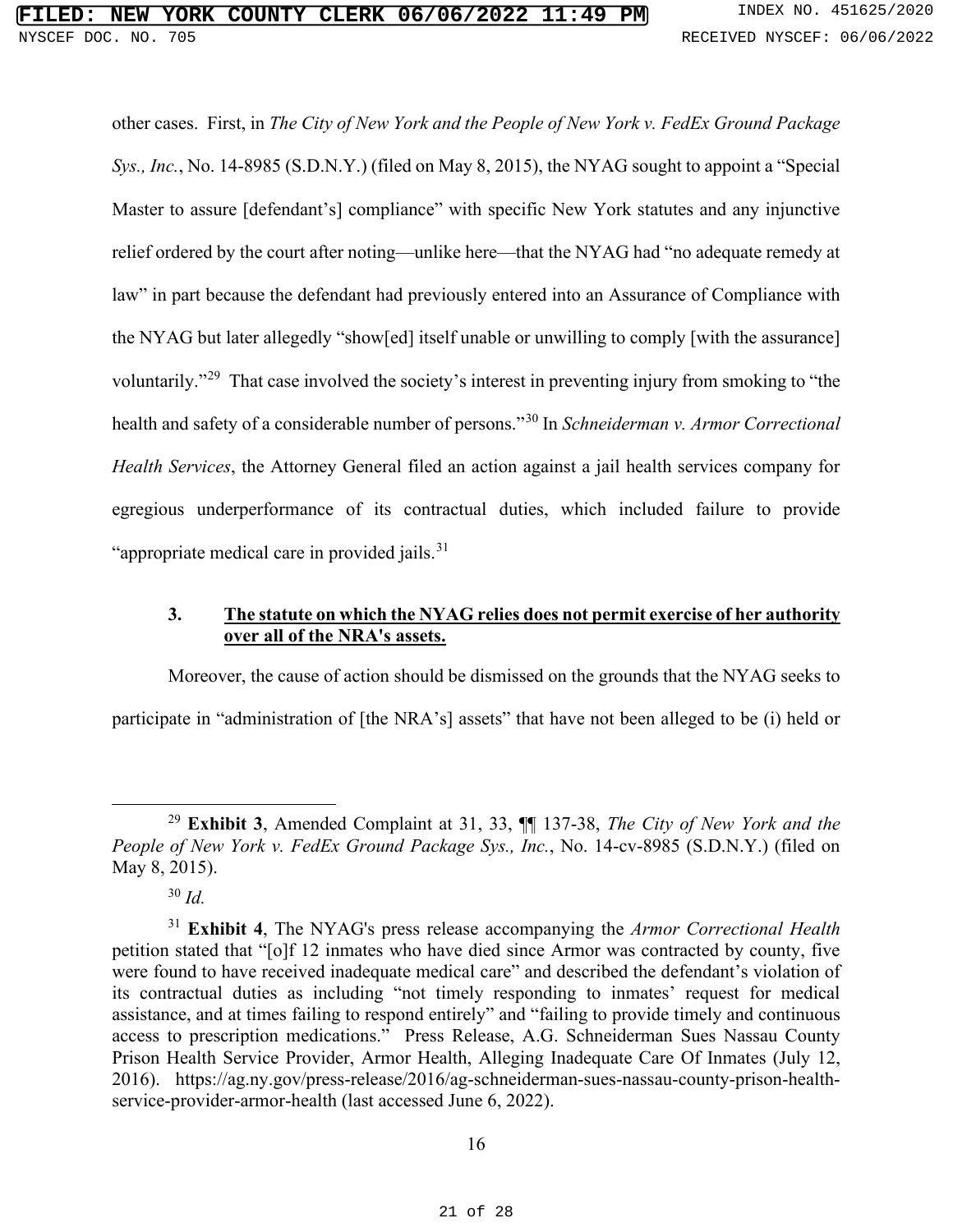<span id="page-21-2"></span>administered for charitable purposes in New York; or (ii) within the "Attorney General<sup>['s]</sup> enforcement supervisory powers." It is the NYAG's burden to allege a legally cognizable claim. She does not allege, as she must, that any specific asset—let alone one that is "held and administered" within the meaning of EPTL 8-1.4(a)(1) is "held and administered" for "charitable purposes," or that it is "held and administered" in New York. Because she utterly failed to allege this critical element of the First Cause of Action, that cause of action can be dismissed on this basis alone.

In seeking the appointment of a compliance monitor and a governance expert, the NYAG relies on EPTL 8-1.4(m). The provisions of that subsection, according to the NYAG, apply to the NRA because it is a "statutory trustee" within the meaning of EPTL 8-1.1(a)(1) and (a)(2).

<span id="page-21-0"></span>EPTL 8-1.1(a)(1), however, states that it applies to the NRA only to the extent that there is property that is held and administered by the NRA for charitable purposes and over which the "NYAG has enforcement or supervisory powers":

> <span id="page-21-1"></span>(a) For the purposes of this section, "trustee" means (1) any individual, group of individuals, executor, trustee, corporation or other legal entity *holding and administering property for charitable purposes*, whether pursuant to any will, trust, other instrument or agreement, court appointment, or otherwise pursuant to law, *over which the attorney general has enforcement or supervisory powers*, . . . .

*See also* Second Amended Complaint Paragraph 636 (apparently conceding that trustee status under EPTL 8-1.1(a)(1) hinges on property being held and administered by the corporation and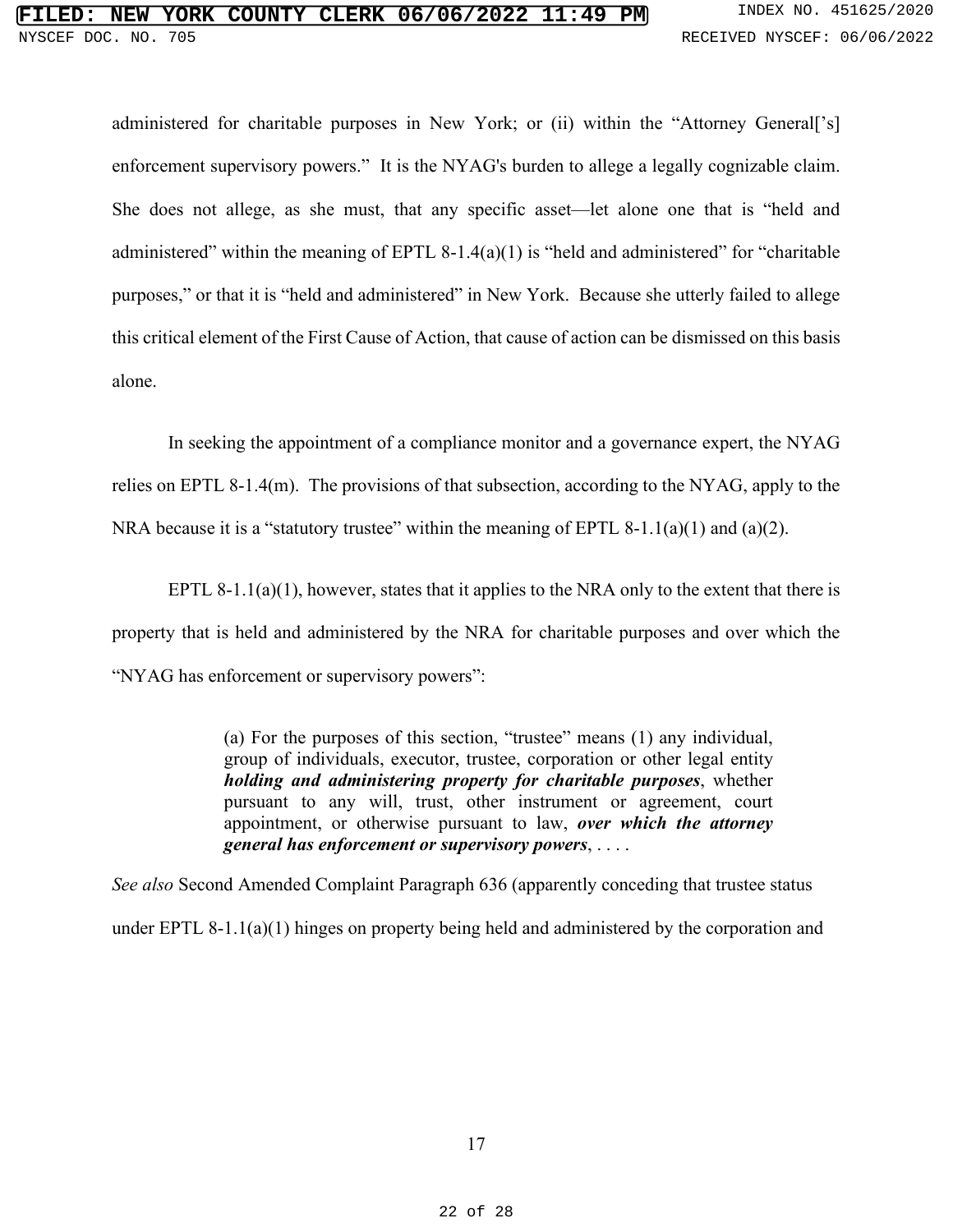also on the NYAG having "enforcement . . . powers" or "supervisory powers" over the property thus held). $32$ 

Yet, nowhere does the NYAG allege that the NRA holds or administers property for charitable purposes in New York—or that the NYAG otherwise has enforcement or supervisory powers as to—all, most, or any of the property at issue in the First Cause of Action. Conversely, the NYAG's First Cause of Action is not in any way limited and applies broadly to the "NRA" and its "charitable assets" as a whole.<sup>33</sup>

<span id="page-22-0"></span>The NYAG apparently understood that to invoke EPTL 8-1.4(m) against the NRA, she must allege that property is held and administered by the NRA for charitable purposes and is within the "NYAG['s] enforcement or supervisory powers." *See* EPTL 8-1.4(a)(1). Thus, she alleged albeit in conclusory terms—that each individual defendant "held and administered property for *charitable purposes in the State of New York*" or was responsible for doing so. Second Amended Complaint Paragraphs 664, 668, 672, and 676. Yet, the NYAG does *not* allege that the NRA held or administered property for charitable purposes in the State of New York, even though certain of her allegations appear to assume that that allegation is pleaded elsewhere, even though it is not. *See, e.g.*, Second Amended Complaint Paragraphs 46 (alleging that, "[u]nder New York law, certain not-for-profit organizations, including the NRA, *holding charitable assets and operating* 

<span id="page-22-4"></span><span id="page-22-2"></span><span id="page-22-1"></span><sup>32</sup> Although the definition of trustee in EPTL 8-1.4(a)*(2)* requires only that the corporation be organized under the laws of New York, the NYAG does not claim that EPTL 8-1.4(m)'s "proper administration" prong applies to all of the NRA's assets on that basis.

<span id="page-22-5"></span><span id="page-22-3"></span> $33$  Notably, the use of the term "charitable assets" in the Second Amended Complaint (it is used over twenty times) appears to be misguided in that neither the N-PCL nor the EPTL nor, with an irrelevant exception, the NYAG's own rules and regulations uses that term. N.Y. Comp. Codes R. & Regs. Tit. 13, Chapter V. Rather, the focus is on the uses and purposes of the assets. Id.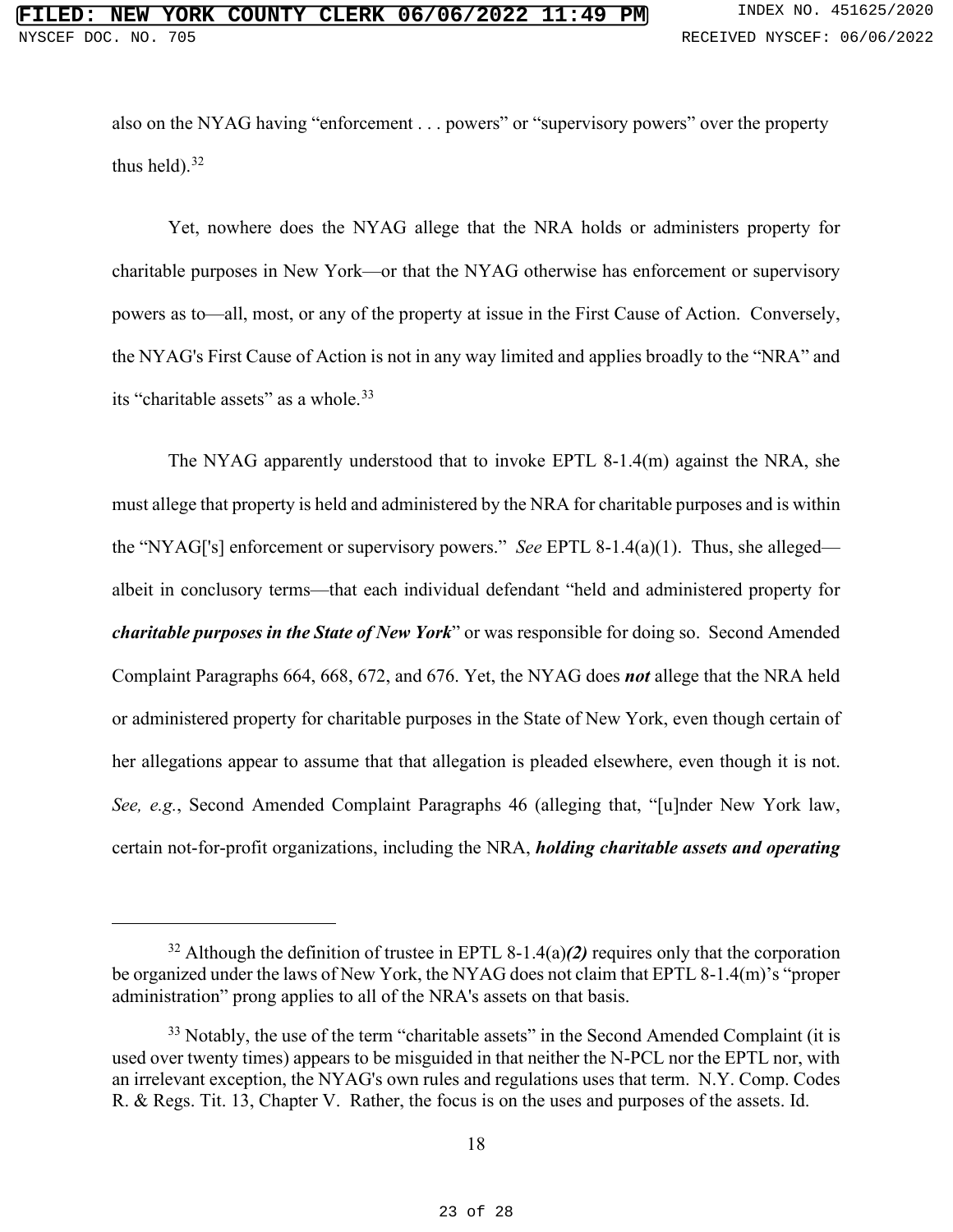*in New York* must register and file accurate and complete reports with the Attorney General"); 562 (alleging that "[a]s a New York not-for-profit corporation *holding charitable assets and operating in New York*, the NRA must register and file accurate and complete annual reports with the Charities Bureau").

Notably, the NYAG does allege that the NRA is "chartered," "registered," "domiciled," has "members," and "engages in fundraising" in New York. Second Amended Complaint Paragraphs 17, 25. The allegation that the NRA held and administered property for charitable purposes in the State of New York, however, is conspicuously missing.

Nor does the NYAG allege that she has authority to seek injunctive relief under EPTL 8-1.4(m) as to any property held and administered by the NRA, wherever such property is thus held or administered or regardless of whether the NRA holds and administers the property for charitable or other purposes. Compare with Second Amended Complaint Paragraph 17 (alleging that the NRA "is subject to New York law in the *governance of its internal affairs*" (emphasis added)). Nor does the NYAG allege that the applicability of "New York law in the governance of [the NRA's] internal affairs" renders the EPTL applicable to all property held and administered by the NRA, regardless of it location or the purpose of administration.

<span id="page-23-0"></span>Indeed, the legislative history of the EPTL, the NYAG's own pleading, and the NYAG's regulatory guidance, demonstrate that the applicability of the "proper administration" prong in EPTL 8-1.4(m) hinges on property being held and administered both for charitable purposes and in New York. For example, when EPTL 8-1.4(a) was amended in 2002, the title of the bill that effected the amendment specifically referred to the "holding and administering of charitable assets in the state of New York":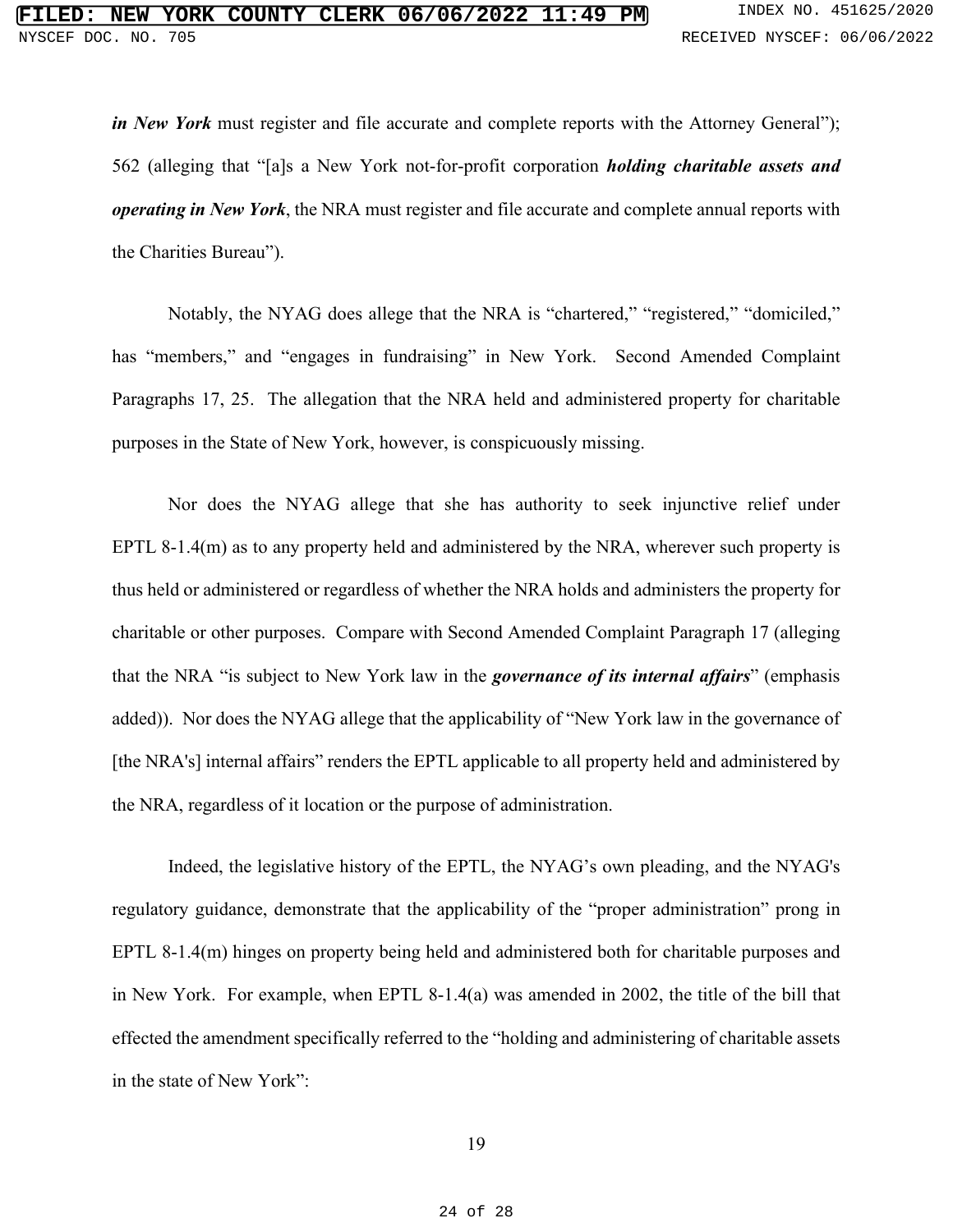TITLE OF BILL: An act to amend the executive law and the estates, powers and trusts law, [1] in relation to solicitation and collection of charitable contributions and the *holding and administering of charitable assets in the state of New York* and [2] in relation to disclosure and reports by charitable organizations.<sup>34</sup>

Similarly, in various parts of the Second Amended Complaint, as noted above, the NYAG variously references the State of New York. Second Amended Complaint Paragraph 46 (stating that "[u]nder New York law, certain not-for-profit organizations, including the NRA, *holding charitable assets and operating in New York* must register and file accurate and complete reports with the Attorney General (citing EPTL 8-1.4(d) and (f)); id. (also stating that charitable organizations *soliciting contributions in New York* must also register and file accurate and complete annual reports"); Second Amended Complaint Paragraph 49 (alleging that "[r]egistration with the Charities Bureau enables the Attorney General to exercise her statutory oversight of notfor-profit entities that . . . *hold charitable assets* . . . *in New York*"); Second Amended Complaint Paragraph 15 (NYAG seeks an injunction against the Individual Defendants for future service as an officer for "*any not-for-profit or charitable organization . . . which . . . holds charitable assets in New York*"); *see also* "The Regulatory Role of the Attorney General's Charities Bureau," https://www.nycourts.gov/reporter/webdocs/role.pdf (last visited June 6, 2022) (stating that the "Attorney General supervises organizations . . . that *administer* . . . *charitable funds . . . in New York State*" and "is responsible for overseeing the administration of *charitable assets in the State of New York*").

<span id="page-24-0"></span><sup>34</sup> *See also*, **Exhibit 5**, New York State Assembly, Memorandum In Support Of Legislation, Sec 1(E), Bill Number: A871f, New York Bill Jacket, 2002 Assembly Bill 871, 2002, Governor of New York, 225th Legislature, 2002 Regular Session (likewise referring to "*the holding and administering of charitable assets in the state of New York* and in relation to disclosure and reports by charitable organizations").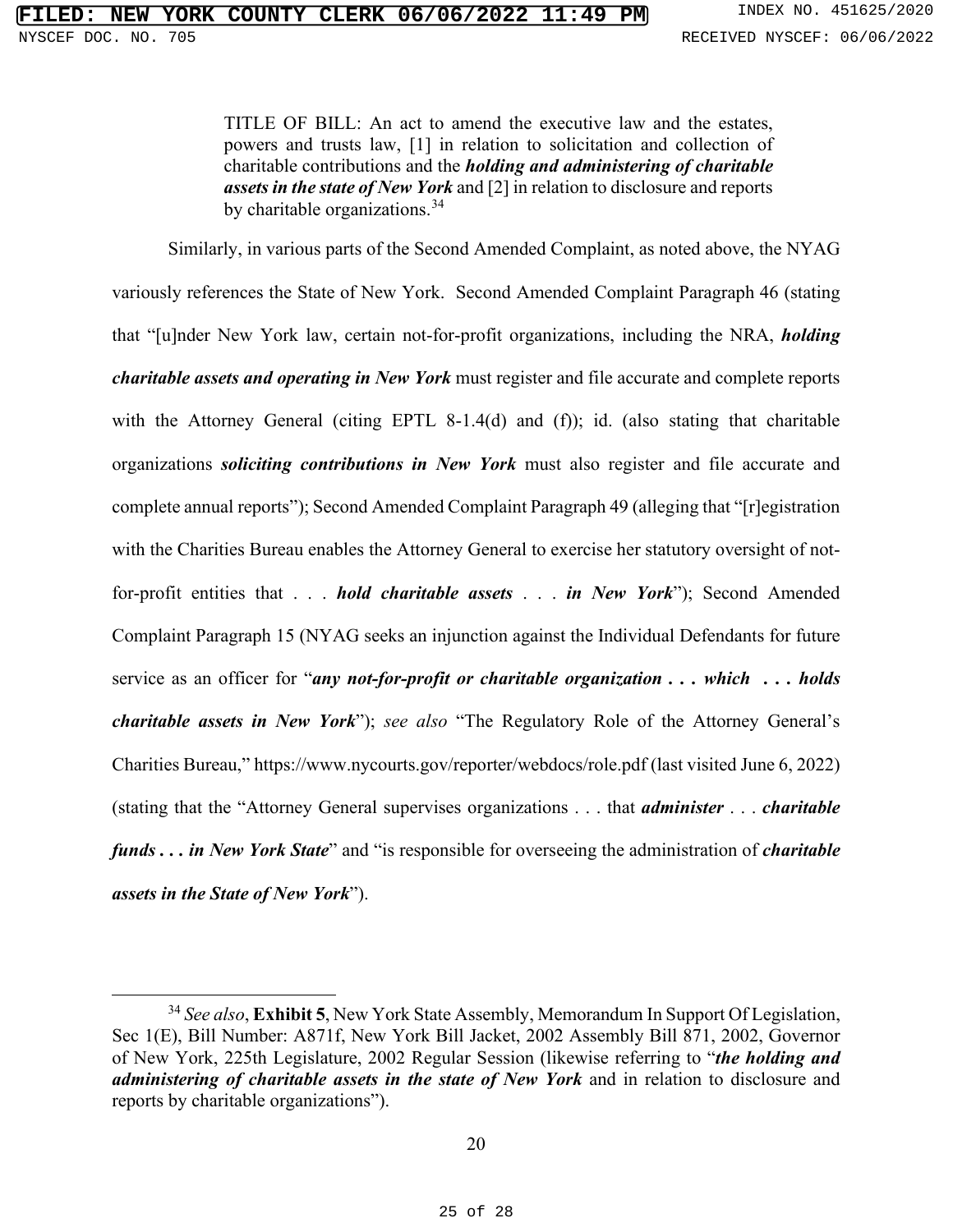To be sure, numerous members and donors of the NRA are in New York, and the NRA's activities benefit various additional residents of New York. Nonetheless, the majority of the NRA's operations are located in the Commonwealth of Virginia, in Washington D.C., and are otherwise spread all over the United States. In addition, the majority of the NRA's members and donors are located outside of New York.

Because the NYAG neglected to plead a key element of the First Cause of Action, the cause of action should be dismissed.

## <span id="page-25-0"></span>**4. The Court should dismiss the First Cause of Action because the injunctive relief it seeks risks infringing on the NRA's and its members' constitutional rights to free speech.**

In considering requests for equitable relief, courts can and should consider its effect on First Amendment rights. Dobbs, D. B., & Roberts, C. L. (n.d.). Dobbs and Roberts's Law of Remedies, Damages, Equity, Restitution, 3d (Hornbook Series) at page 101 (injunctions bearing on the "right to speak" are "more intrusive," "more serious in their limitations," and "usually even more circumscribed" than damages for some kind of speech like libel; in fact, "[t]radition has it that libel is not enjoined").  $35$ 

In fact, that is precisely what this Court did in connection with its dismissal of the NYAG's dissolution claims.<sup>[36](#page-25-6)</sup> The Court noted that while First Amendment cases it cited "are distinguishable [because] there is no regulation of speech at issue [in the NYAG's action against

<span id="page-25-6"></span><span id="page-25-5"></span><span id="page-25-2"></span><sup>35</sup> *See Kane v. Walsh*, 295 N.Y. 198, 205 (1946) (exercising discretion to deny equitable relief); *Kleist v. Stern*, 187 A.D.3d 1666, 1668 (4th Dep't 2020) (same); *Mazzochetti v. Cassarino*, 370 N.Y.S.2d 765, 765 (4th Dep't 1975) (same); *Thaw v. Thaw*, 389 N.Y.S.2d 753, 756 (N.Y. Sup. Ct. 1976) (same).

<span id="page-25-4"></span><span id="page-25-3"></span><span id="page-25-1"></span><sup>36</sup> NYSCEF No. 611 at 2.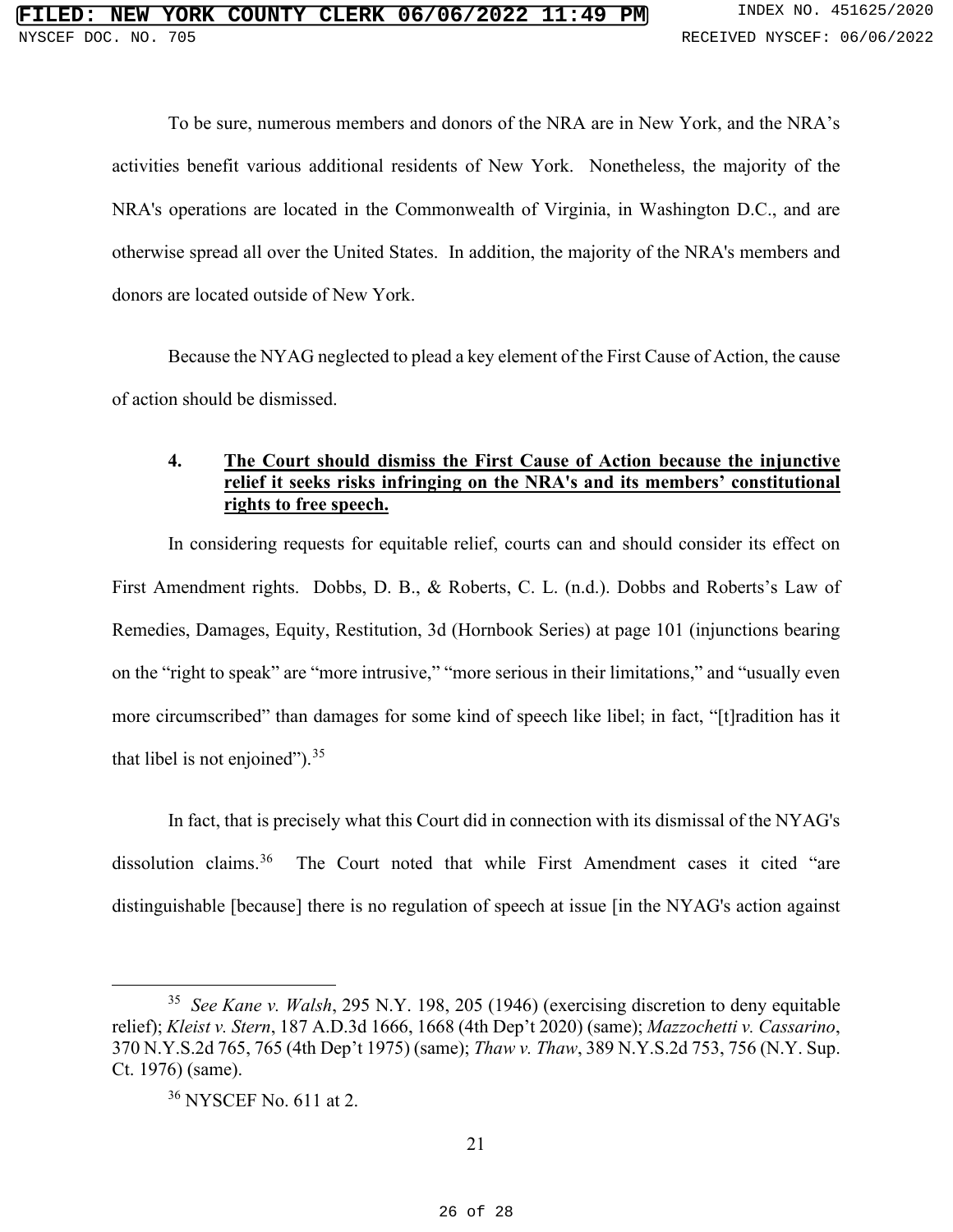the NRA," the "overarching principles [set forth in those cases] are nevertheless informative to the exercise of discretion [with regard to the dissolution claims]."[37](#page-26-1) Given the NYAG's request that the independent compliance monitor report not just to one but to two governmental entities—the Court and the Attorney General—"particularly careful scrutiny"[38](#page-26-2) is required.

## **IV. CONCLUSION**

<span id="page-26-0"></span> For the foregoing reasons, the NRA respectfully requests that the Court dismiss the NYAG's First Cause of Action with prejudice.

Dated: June 6, 2022

Respectfully submitted,

By: /s/ Svetlana M. Eisenberg William A. Brewer III wab@brewerattorneys.com Svetlana M. Eisenberg sme@brewerattoneys.com Blaine E. Adams bea@brewerattorneys.com

**BREWER, ATTORNEYS & COUNSELORS**

750 Lexington Avenue, 14th Floor New York, New York 10022 Telephone: (212) 489-1400 Facsimile: (212) 751-2849

## **ATTORNEYS FOR DEFENDANT THE NATIONAL RIFLE ASSOCIATION OF AMERICA**

<sup>&</sup>lt;sup>37</sup> NYSCEF No. 611 at 26.

<span id="page-26-2"></span><span id="page-26-1"></span><sup>&</sup>lt;sup>38</sup> NYSCEF No. 611 at 26 ("[t]he NRA is a prominent advocacy organization that represents the interests of millions of members who have stuck with it despite the well-publicized allegations in this and other cases"; "[t]he State-sponsored dissolution of such an entity is not something to be taken lightly or without a compelling need").